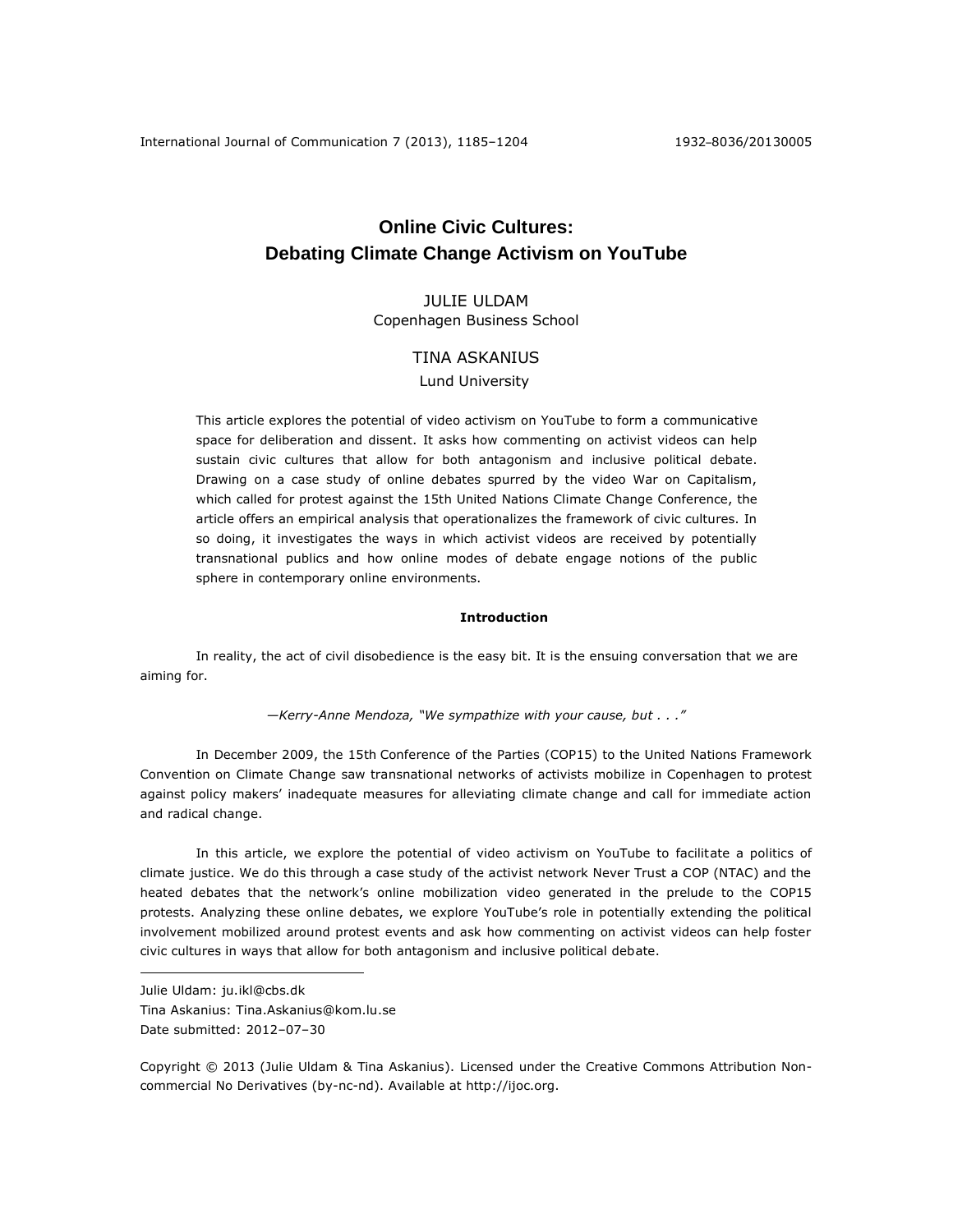To this end, we draw on Dahlgren's framework of civic cultures (2000, 2005, 2009; see also Dahlgren & Olsson, 2007) as a starting point from which to assess the democratic potential of the online debates spurred by calls to action against a political event such as COP15, providing insights generally into the significance of noninstitutional politics for an inclusive public sphere and specifically into the role of social media in political activism. This article offers an empirical contribution that operationalizes the framework of civic cultures in the context of anticapitalist protests against climate change so as to examine online debates that emerged around a particular transnational protest event. Albeit most prominent in the Danish context, the turmoil and debate stirred by the NTAC network's online mobilization video—not least on YouTube—offer an opportunity to investigate how user-generated content is received by potentially transnational publics and how online debates conjures up notions of the public sphere in contemporary online environments.

Recent debates about social media and political activism have focused on events in the Arab world, with the uprisings in Iran, Tunisia, and Egypt interchangeably labeled Twitter or Facebook revolutions (e.g., El-Nawawy & Khamis, 2012; Hänska-Ahy & Shapour, 2012). Many of these discussions have been marked by optimistic discourses on the ubiquity of video technologies and the use of YouTube to disseminate videos calling for demonstrations and documenting human rights violations, police brutality, and state repression. While it is tempting to connect catchphrases such as "YouTube revolutions" or the "YouTubification of dissent" to such current political phenomena, it is important to remember that media have always played a central role in bringing about social change. Indeed, the relationship between media and social movements has preoccupied scholars for the greater part of five decades. Their studies demonstrate how each technological media landmark—from the printing press to radio, television, and html codes—comes with an undercurrent of practices that appropriate dominant systems of media production and consumption for alternative purposes (Atton, 2003; Baines, 2012; Castells, 2001; Downing, 2001).

Within this broader debate about social media and contentious politics, we propose a critical, contextualized study of the role of YouTube in the context of a specific mobilization case. Our aim is not to assert the actual impact of media technologies on the mobilizations that took place in Copenhagen. Rather, we explore the dimensions that premise political action and engagement, focusing on YouTube's role in forming communicative spaces for dialogue, and consider such spaces as important prerequisites for the emergence of civic cultures. In this manner, the study proposes an understanding of video commenting as a mode of political engagement (Dahlgren, 2009). We demonstrate how YouTube was used as a space for dialogue with the potential to translate into civic cultures, and that these uses were limited to a particular local context in terms of both the issues raised and the users who participated. This article, then, proposes two interrelated arguments concerning the role of YouTube in civic cultures. First, by providing a space in which activists and local residents of differing political orientations interacted and debated issues of global justice and climate change, YouTube facilitated a reinforcement of political identities and thus civic cultures. Second, we argue that because it was mainly local activists and residents who took this opportunity to interact and debate, the possibilities YouTube offered for fostering civic cultures around the COP15 failed to extend the communicative space of the COP15.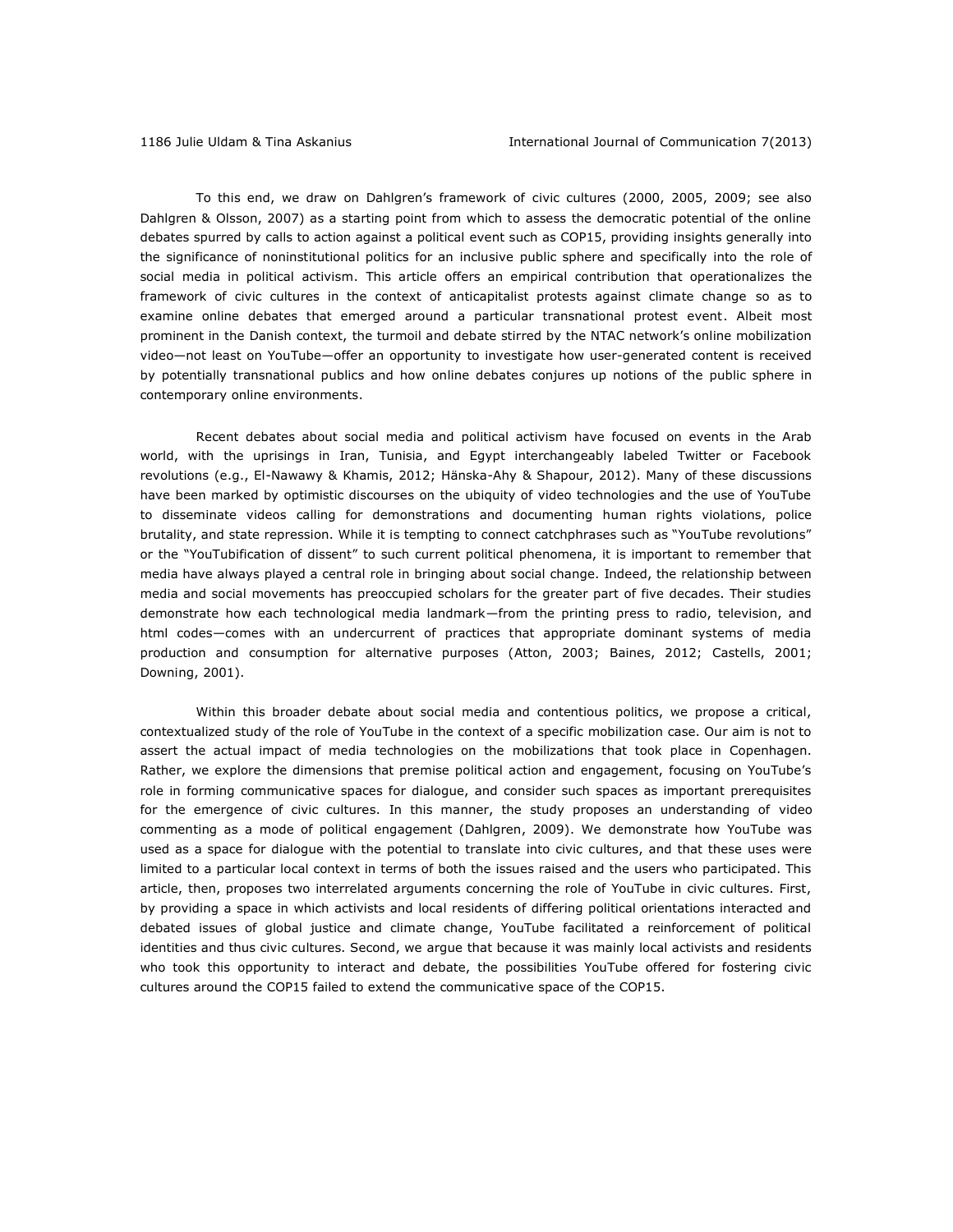$\overline{a}$ 

## **The Case Study: Debating** *War on Capitalism* **on YouTube**

Over the history of environmental activism, recurring debates have addressed the politicization of a wide range of environmental issues, from nuclear disarmament to recycling (e.g., Chatterton, Featherstone, & Routledge, 2012; Doyle, 2007; Giddens, 2009). In these debates, reformist groups in the environmental movement have approached climate change as an array of technical issues to be handled within the current structures of governance, such as the Green New Deal (Müller & Passadakis, 2009). In contrast, groups at the radical end of the environmental movement spectrum have concerned themselves with the root causes and political interconnections of climate change issues. The momentum sparked by UN climate conferences has yielded a reconfiguration of these struggles, presenting an opportunity to construct a politics of climate justice in opposition to narrowly conceived environmentalist approaches to climate change as an isolated, apolitical (or post-political), and essentially scientific problem reduced to questions of carbon emissions (Uldam, 2013). The traditional mass media have played a central role in pushing climate change up the media agenda in several countries, thus opening up opportunities for civil society to debate and circulate understandings of climate change and what needs to be done to alleviate it (Boykoff, 2011; Kunelius & Eide, 2012). The discourse of climate justice, which characterizes climate change as a result of global inequalities and the underlying logics of pro-growth capitalism, has developed into a call for action and a political agenda centered on recurring UN conferences on climate issues.<sup>1</sup> In the run-up to the COP15 climate summit in Copenhagen, the Climate Justice Action (CJA) network promoted a politics of climate justice by calling for "system change, not climate change" and civil disobedience actions. But some radical factions held that mainstream civil disobedience tactics would not sufficiently condemn the summit as a forum for profit-driven responses to climate change. It was from these factions that NTAC emerged, calling for a conflictual approach involving street riots and confrontational actions. As part of this campaign, it uploaded a mobilization video to YouTube calling for activists to come to Copenhagen "to show a dead system how to die." The video's discourse of violence caused a stir within the activist community in Northern Europe, leading to internal struggles over protest tactics within the movement (Reitan, 2011). Beyond activist circles, the actions advocated by NTAC received considerable coverage in the Danish mainstream press, as the Danish intelligence services announced their intention to crack down on the activists behind the War on Capitalism video. Outside Denmark, however, such attention mostly remained negligible. The comments on the War on Capitalism video can therefore help illustrate the extent to which YouTube (failed to) facilitated civic cultures transnationally, beyond national media systems.

## **Methodology: Analyzing YouTube Comments**

Focusing on the anticapitalist factions of the climate justice movement that came together in the NTAC network, this article uses the network's mobilization video as an empirical entry point. The study analyzes comments that were posted to the video on YouTube in response to the network's call for confrontational direct action in Copenhagen. We use this case to demonstrate how the architecture of

 $<sup>1</sup>$  E.g., in the context of the Bali Principles of Climate Justice at the UN Earth Summit in 2002 and the</sup> formation of the Climate Justice Network in 2007 during the UN climate conference COP14, as well as localized initiatives such as Climate Camp in the UK in 2009.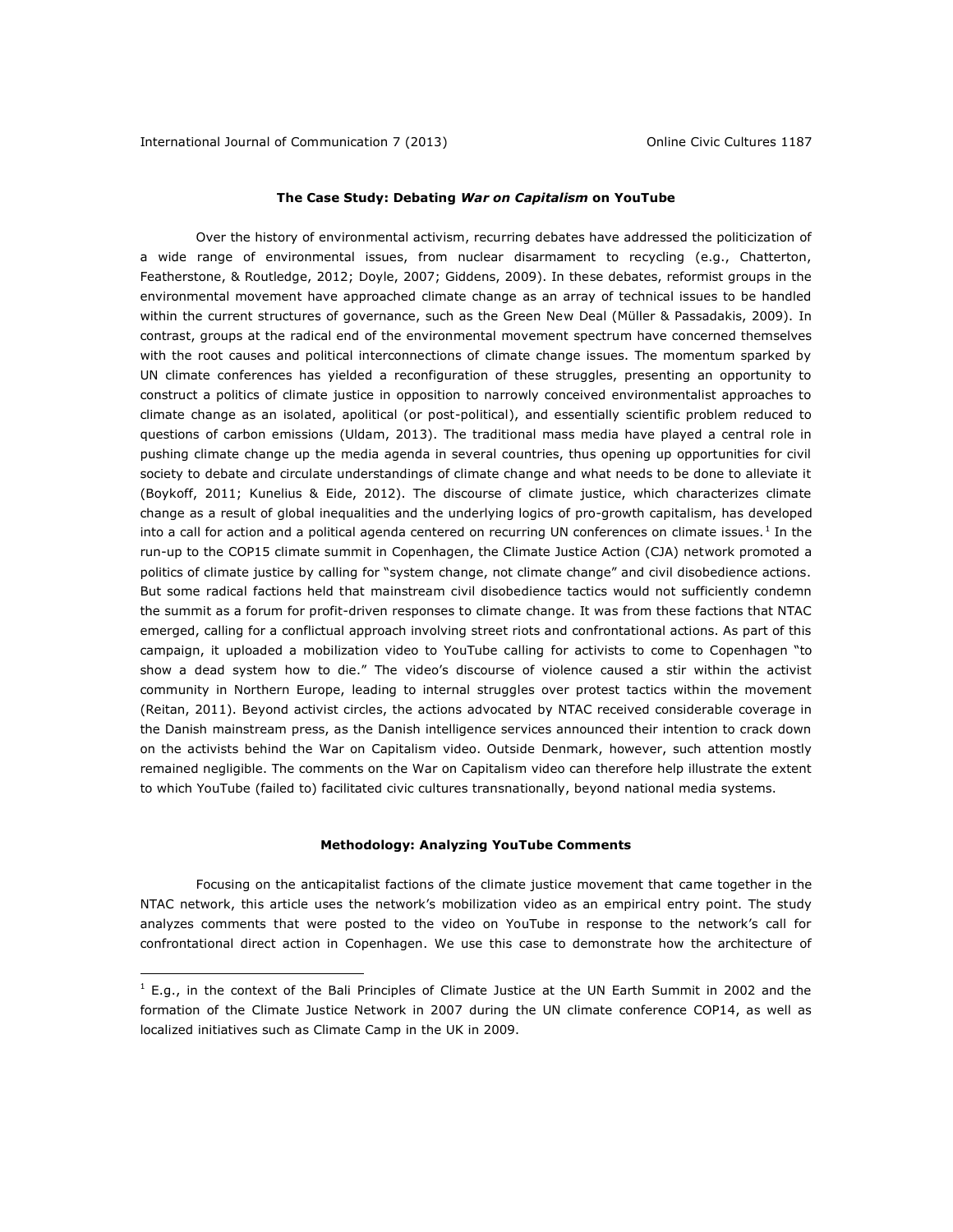$\overline{a}$ 

participation on YouTube can facilitate performances of achieved citizenship (Dahlgren, 2009; Isin & Nielsen, 2008) and to show how the platform came to house exchanges of views that, though they resemble the mass-mediated debate in some regards<sup>2</sup>, are unique to YouTube's mash-up cultures and peer-to-peer discussions. In terms of theory, our study builds on the framework of civic cultures as developed by Dahlgren (2005, 2009). To operationalize his framework at an analytical level, we draw on the analytical approach that van Zoonen et al. have proposed for studying popular modes of engaging with politics in the "video sphere." This enables us to probe issues of visibility and reach in relation to video responses and the posting of comments to online forums (van Zoonen, 2007; van Zoonen et al., 2007; van Zoonen, Vis, & Mihelj, 2010). From this perspective, an analysis of YouTube as a platform for political debate needs initially to address overarching questions of whose voices are speaking, what they are speaking of, when they are speaking, and who is listening. Our coding frame thus comprised two dimensions: (1) categories related to comment posters and (2) categories related to the content of comments. The first dimension included both socio-demographic categories (date of upload, gender, age and country of origin as registered by the user). The second dimension included categories based on five processes of the civic cultures circuit: values (inclusivity and legitimacy of the enemy), affinity (commitment to an anticapitalist perspective and explicit affinities), identities, 3 knowledge (demonstration of knowledge about protest tactics and the media specifically, and about societal organization and democracy generally), and practices (interaction, dialogue, and abusive commenting).

Our adaptation of Dahlgren's civic cultures framework to include five analytical categories is informed by an ethnographic case study conducted in the winter of 2009/2010. During this period we participated in the Klimaforum09 alternative climate conference and the main protests against the UN climate summit. Further, we conducted interviews with activists and alternative media practitioners in the months following the summit protests. For security reasons, field notes and interviews are anonymized.

#### **Data Selection**

Despite a plethora of grassroots media attempting to challenge YouTube's position and provide a nonprofit alternative, the corporate platform is currently about the only site where videos are debated from a range of divergent political positions and reach a substantial number of viewers. Rather than an a priori selection of platforms or channels, our starting point was to trace the *War on Capitalism* video as it appears in different online spaces. On all other platforms where the video is featured, users are redirected to YouTube. Few or no comments have been posted to any of these sites. Our interest was the debate occurring around the video, so these are consequently not included in the data set. Explicitly stating his affiliation with NTAC, YouTube user CivilSpan uploaded the video in October 2009. In November 2009, the video was added to the VisionOnTv channel. Whereas CivilSpan is an individual channel of a Swedenbased user, VisionOnTv is registered to the UK-based, grassroots media organization Undercurrents, which produces and promotes video for social change. The two channels chosen for detailed analysis thus

 $2$  See Carpentier (2011) for a critical discussion of audience participation in relation to traditional mass media.

<sup>&</sup>lt;sup>3</sup> In Dahlgren's (2005) framework, identity refers the subjective side of citizenship, that is, people's sense of belonging to groups or cultures as well as their sense of agency (their sense of being "potential participants with efficacy in social and political entities" (pp. 158–159).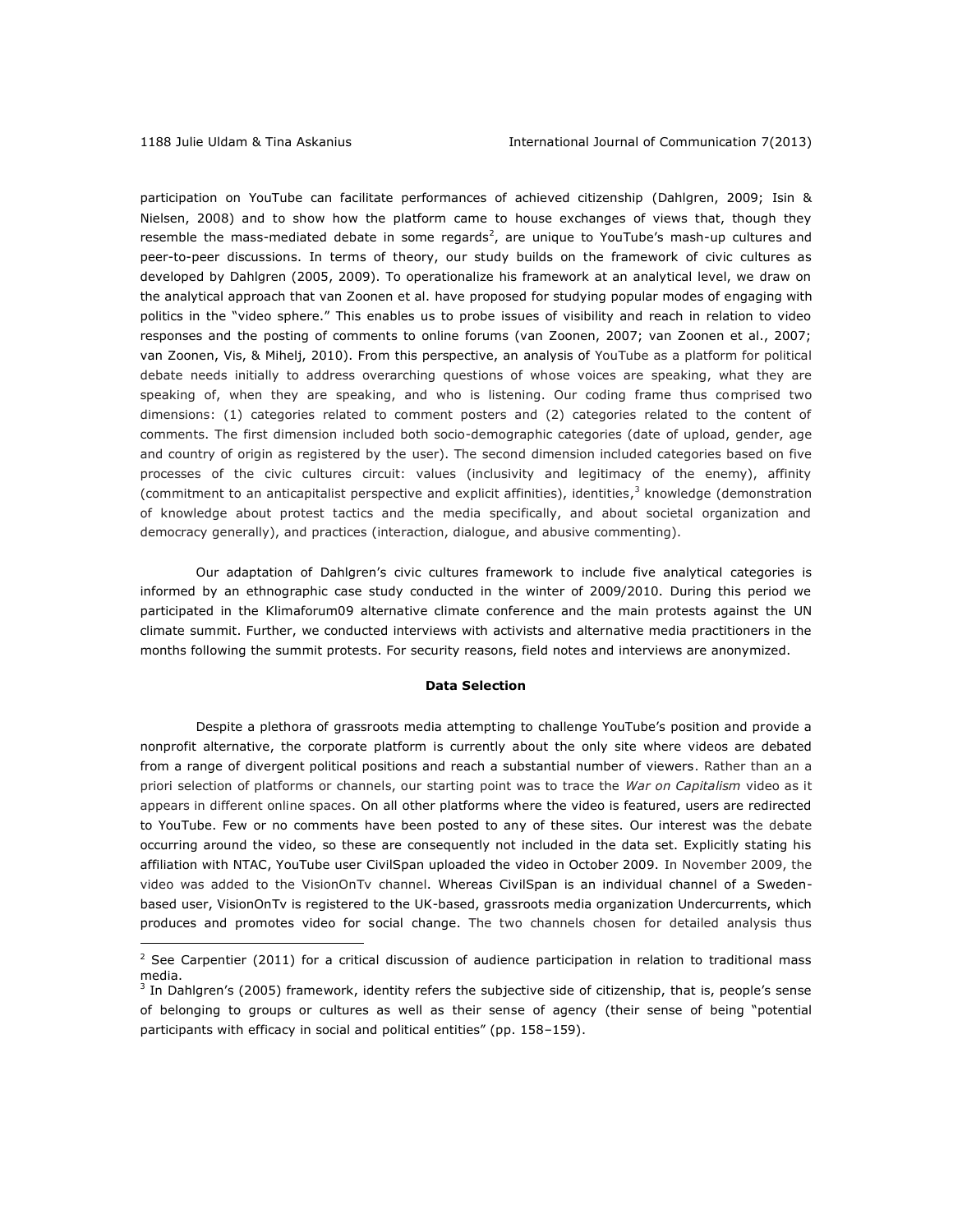demonstrate how YouTube attracts diverse users, both individuals and organizations, cutting across and connecting networks and actors of the COP15 action space (Bennett & Segerberg, 2011). A content analysis was conducted of a total of 391 comments posted to the two channels. An intercoder reliability test was carried out on the entire data set, with a reliability score of between 86% and 100% across categories. Although YouTube allows for other forms of user responses, such as video responses, only text-based comments were included in the final data set. Based on the content analysis, representative examples of comments are presented. The original spelling, text format, and punctuation are included unchanged to represent the authentic voices of the users. Although content analysis may lack analytical sensibility toward the particularity of the empirical material, it allows us to systematically organize and analyze key descriptive measures in these particular kinds of online discussion threads that are otherwise difficult to capture.

#### **Civic Cultures: Theoretical Horizons and Analytical Entry Points**

The proliferation of online political sites and debate forums has stimulated a renewed scholarly interest in notions of political engagement and citizenship, generating calls for theoretical reconsideration of political debate within the public sphere (see, e.g., Brundidge, 2010; Dahlberg 2001; Dahlgren 2005, 2009; Freelon, 2010; Papacharissi, 2004). Most of these contributions rest on a long-standing axiom of political theory, underwritten by the (Habermasian) model of deliberative democracy, that the engaged *conversation* on matters of public concern between empowered citizens is an essential prerequisite for a vital, functioning democracy (Habermas, 1962/1989). Dahlgren (2009) maintains that it is imperative not to lose sight of the classic idea that democracy resides, ultimately, with citizens who engage in *talk* with one another (p. 149). Nonetheless, while asserting the significance of informed political debates between citizens to the democratic process, and of the various ways these debates manifest themselves online, Dahlgren also points to the limits of the model of deliberative democracy for understanding the affective and culturally embedded dimensions of politics and citizenship. Habermas (2006) has more recently revised his conceptualization of the public sphere to recognize alternative public spheres' potential to influence discourse in the dominant, mainstream public sphere, but his conceptualization remains anchored in presuppositions of rationality, thus delegitimizing passionate expression and debate of conflictual views. This elimination of passion from political debate is problematic because it does not acknowledge the role that this very passion plays in motivating engagement in noninstitutional politics (Carpentier & Cammaerts, 2006; Juris, 2008).

In similar critiques of Habermas' unitary public sphere, scholars interested in the interrelations between media and democracy have underscored the importance of passion and irrationality, and even antagonism, to political practice (Cammaerts, 2007; Dahlgren, 2005; Downey & Fenton, 2003; Fenton, 2008; Kavada, 2009; Mouffe, 2005). From this vantage point, politics is always "a struggle between opposing hegemonic projects, which can never be reconciled rationally or through consensus" (Mouffe, 2005, p. 21). However, Mouffe (2005) affirms the importance of turning enemies into adversaries: an adversary is a "friendly enemy" whose right to defend contested ideas is acknowledged.

The civic cultures framework aims to specify empirical entry points into the study of citizens' engagement in politics and the contestation of dominant societal projects. Conceptually, it is molded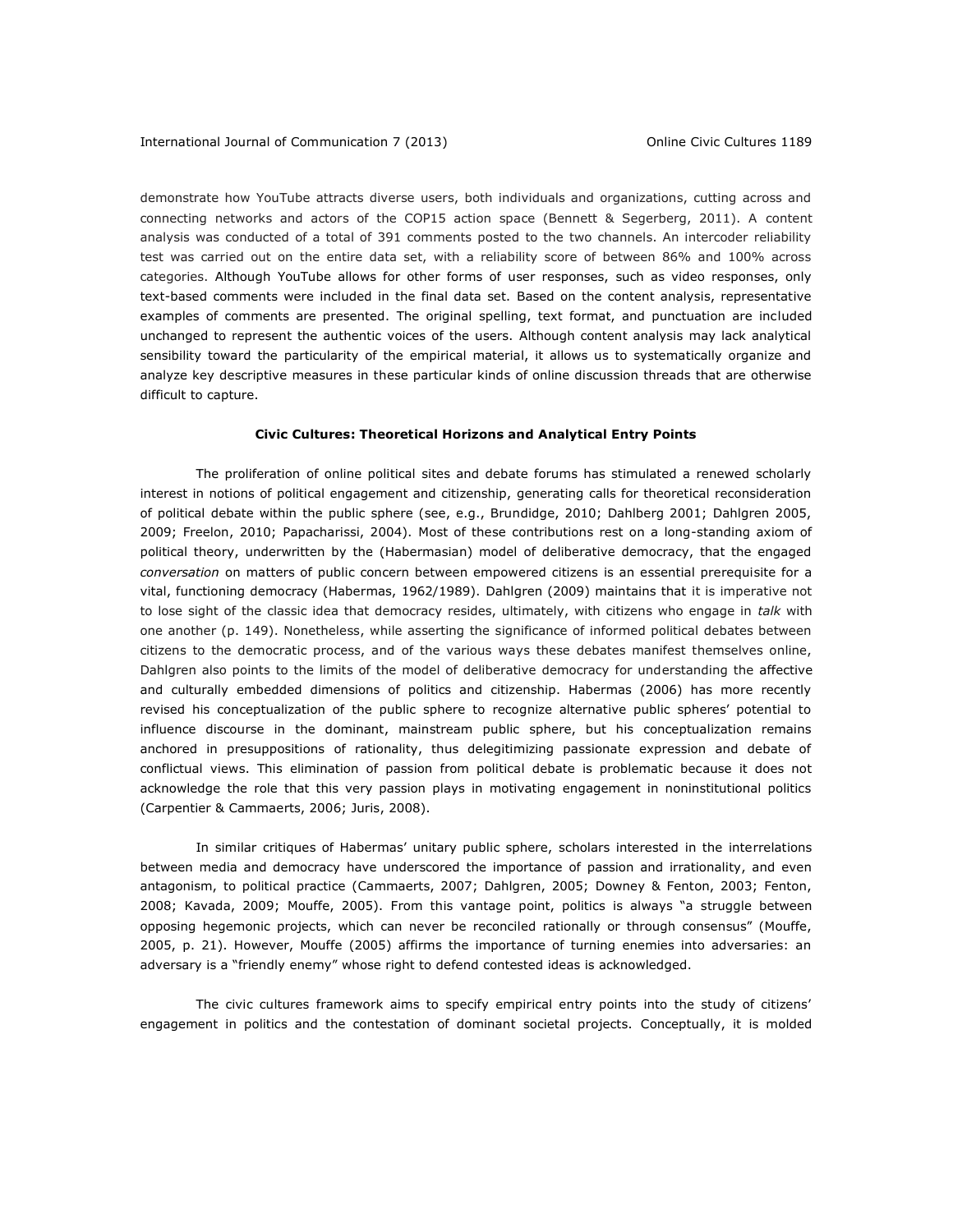around a circuit of six overlapping and closely intertwined dimensions that can both hinder and promote engagement: "knowledge, values, trust, spaces, practices and identities" (Dahlgren, 2009, p. 108). These dimensions should be understood as multidimensional cultural *road markers* for patterns that offer resources relevant to civic engagement and may impact our political horizons (p. 103). When understanding politics from this vantage point, what may not initially appear to be of great import can form a springboard for public participation, and different kinds of everyday "chitchat"—in this case, comments posted to YouTube—can begin to take on political connotations or even "morph into civic talk" (Dahlgren, 2009, p. 90). Leaning on Dahlgren's framework, then, entails acknowledging both antagonisms and the messiness of everyday engagement as part of being political. Thus, underlying this study is a commitment to taking everyday political discourses seriously by treating them as significant sources in research on the opinions of what appear to be "forgotten publics" (Hauser, 1999). In this perspective, online commenting is considered a mundane yet important aspect of political engagement in climate change politics.

For all its useful qualities as a nondeterministic framework for analyzing modes of political engagement, the civic cultures model leaves a number of important issues unresolved. Methodologically, abstract concepts such as identity and spaces do not easily translate into analytical categories, just as the model in itself does not provide tools for organizing or interrelating the various elements within the framework. Seeking to operationalize all six dimensions of the civic cultures circuit, we have collapsed the dimensions of affinity and identity into one category, because in new social movements identity is closely linked to the group(s) that citizens belong to (Uldam, 2010). Moreover, in YouTube commenting, expressions of identity are best captured in expressions of affinity. To explore the dimensions of values, affinity, identity, and practices, we also draw on Mouffe's (2005) notion of agonistic pluralism. In the visions of radical and deliberative democracy, Dahlgren (2007) sees a common, shared commitment to democratic norms and ideals that he calls a "generalised civic identity" (Dahlgren, 2007, p. 61). Applied to the study of YouTube commenting, such a synthesized perspective offers an analytical sensibility regarding different modes of civic talk that is at once committed both to democratic values and "the rules of the game," and to the importance of difference, anger, and conflict as an intrinsic part of deliberation (Dahlgren, 2007, p. 61). This article explores the six dimensions of Dahlgren's civic cultures framework as follows: First, it investigates the dimension of spaces in the section "YouTube: A Communicative Space in the Civic Cultures Circuit." Second, the dimension of values is examined in the section "Values: The Anticapitalist Deadlock?" Affinity and identity are explored in a third section, "Affinity and Identities: Intra-Movement Belongings." Fourth, knowledge is explored in the section "Knowledge: Media-savvy Reflections on Mass Media Logics." Finally, the section "Practices: Dialogue and Abusive Commenting" looks at the dimension of practices.

#### **YouTube: A Communicative Space in the Civic Cultures Circuit**

In the civic cultures framework, the concept of communicative spaces refers to "the accessibility of viable public spheres in the life-world of citizens" (Dahlgren, 2009, p. 115). In this article, YouTube is conceptualized as one such space, in which alternative viewpoints have potential to circulate and be negotiated among transnational publics.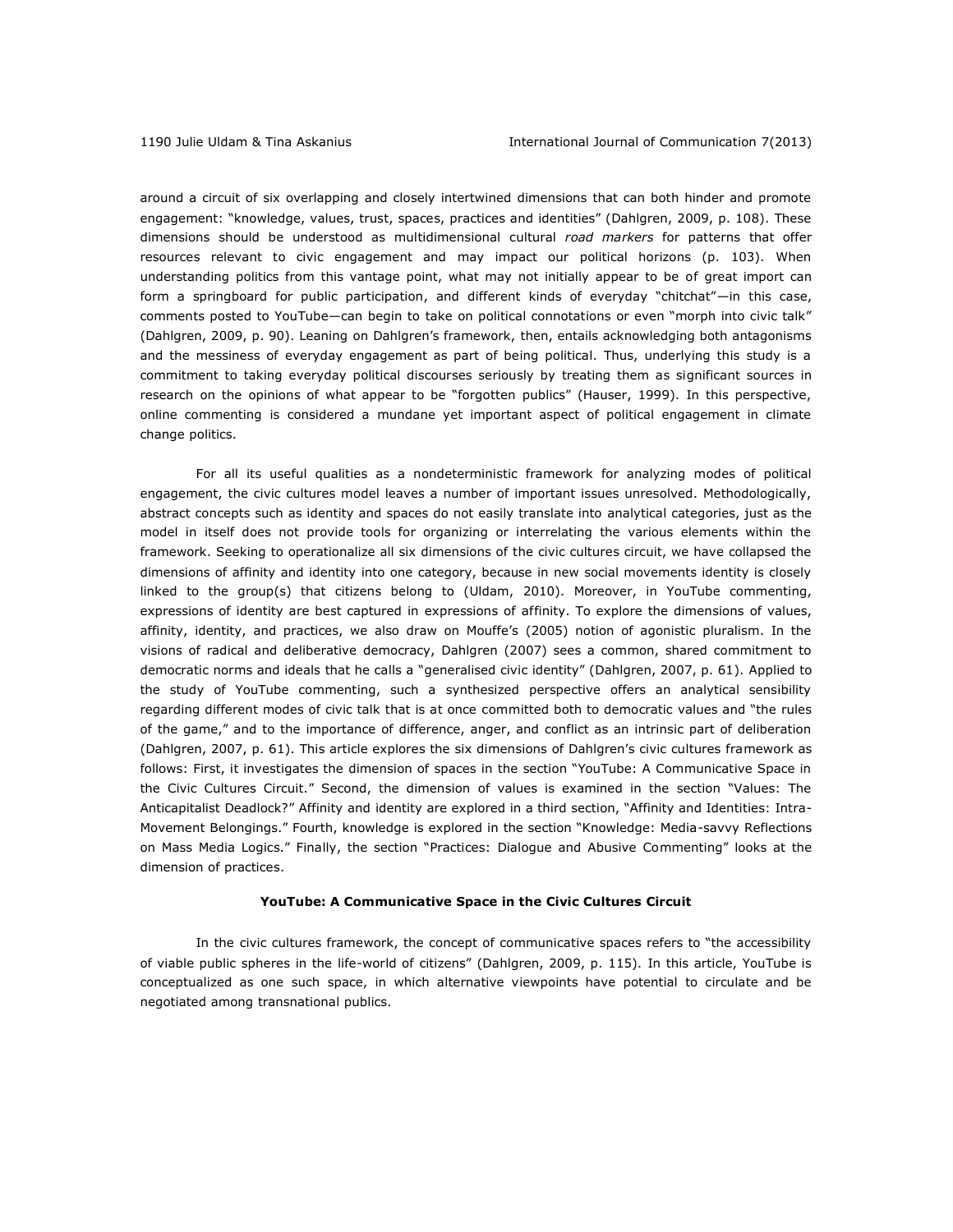#### International Journal of Communication 7 (2013) Online Civic Cultures 1191

A growing body of literature addresses YouTube as a site of politics and political engagement, emphasizing the significant role it has acquired in institutional politics (Burgess & Green, 2008a; Carlson & Strandberg, 2008; Heidiger, 2008; Strangelove, 2010) and in noninstitutional politics (Antony & Thomas, 2010; Askanius & Uldam, 2011; Kavada, 2009; van Zoonen et al., 2010). Grassroots organizations that have traditionally been relegated to the remote margins of the Internet (McChesney, 2007) are finding their way to mainstream social media and now are increasingly present, promoting alternative politics in popular online spaces such as YouTube. However, as social movement organizations and political activists increasingly seek to gain visibility in social media, a number of empirical questions arise. Just how visible or public are the calls for action they issue on these platforms? Who is actually listening—and responding? What constitutes political and cultural participation in the particular context of YouTube?

#### **YouTube Commenting: Political Debate or Fragmented Conversational Cultures?**

When assessing whether YouTube is a site of political communication, skeptics have often raised the questions of *actual reach* and of whether posting comments and debating online can be said to constitute public participation. YouTube is a platform in which technology may provide a space where even marginalized publics can have a voice, although no one is necessarily paying any attention in this space. Skeptics assume this voice is meaningful only if a substantial number of people are listening (Couldry, 2010). Leaning on the notion of achieved citizenship (Dahlgren, 2009), we suggest that comments and video responses, however insignificant in terms of ranks and views, should be assessed and interrogated as meaningful performances through which people construct their political selves (van Zoonen, 2007). Approaching commentary as a performance of achieved citizenship allows us to consider not only how many are listening, but also who is participating and how.

Though YouTube is often hailed for its political potential, it has also been a target of severe criticism. Some studies comparing mainstream representations of politics to the "video sphere" suggest that in some cases, YouTube contributes to a diversified and pluralistic public sphere, introducing a diversity of voices, genres, and themes that enrich and nuance political debate (Anthony & Thomas, 2010; van Zoonen et al., 2010). Others gesture toward a conclusion that has been suggested ever since the emergence of the first online bulletin boards: that opportunities for user participation in online debate forums are most commonly used to demonstrate opinions in a unidirectional manner rather than to engage in dialogue (Dahlberg, 2001; van Zoonen et al., 2010). Moreover, hate spam is continuously stressed as a problem in online political discussion (Lange, 2007; Strangelove, 2010).

Addressing YouTube's comment features specifically, Juhasz (2008) contends that commenting does not provide actors with the resources to gain a collective intellectual momentum that can translate viewing into action or commenting into deliberation. Juhasz (2008) ascribes these challenges to YouTube's word count restriction, which limits users' capacity for complex communication on political matters. Further, she argues, uploading videos to YouTube rather than, for example, an online activist platform strips the videos of their political contexts. YouTube videos and responses occur in "an anarchistic and privately motivated environment that disallows the unification of these oddly assorted, if free, demands, images, styles, or viewers" (Juhasz, 2008, p. 305). In a similar vein, Gregory (2010) argues that the key problem activists face in uploading a video to YouTube is that it is depoliticized by being taken from its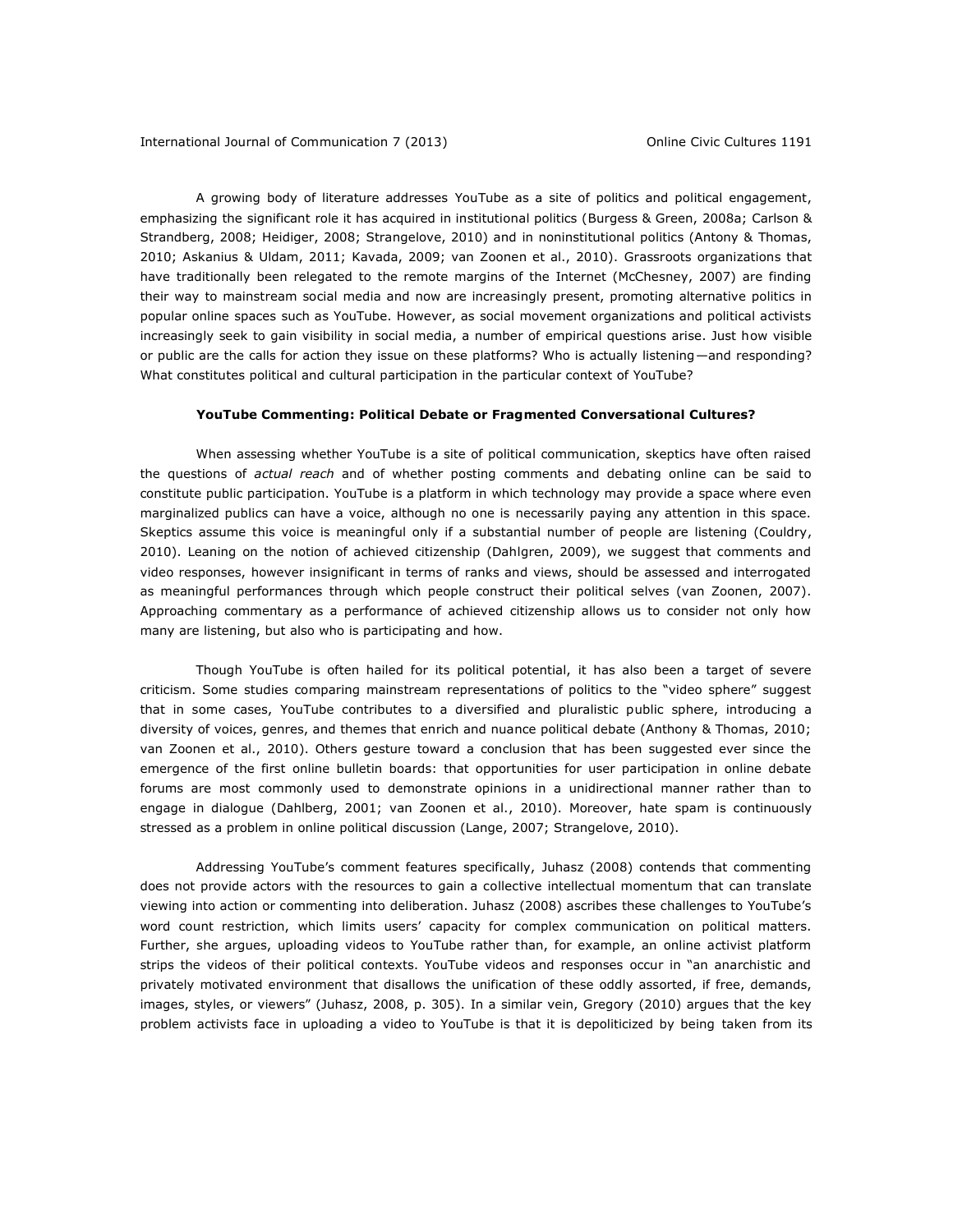(institutional or noninstitutional) political context and put into a hybrid media space. Removed from its original location, the video loses an essential dimension of agency. Insofar as a mobilization video is defined by its intent to turn viewing into action, most activist videos on YouTube fail to provide viewers with directions for action in response to what is witnessed, "unless options for actions to take are built into the video itself" (Gregory, as cited in Jenkins, 2008).

We concede that the technology behind YouTube commentary builds on profit-driven rather than democratic logics. However, the techno-determinism that underpins Juhasz's (2008) and Gregory's (2010) arguments backgrounds the role of *media practices*—what people actually do with technology (Couldry, 2004). Rather than taking for granted the possibilities YouTube affords for engaging with noninstitutional politics, this article explores empirically how users navigate YouTube's architecture of participation and the extent to which this facilitates civic cultures in an online, networked, profit-driven platform.

#### **Analysis: Commenting on** *War on Capitalism*

Against the backdrop of the framework outlined above, the following content analysis first attends to the visibility and reach of comments on the *War on Capitalism* video. It then explores the potentialities of the comments as practices of civic cultures in an inclusive public sphere by focusing on the dimensions of values, affinity and identity, knowledge, and, finally, dialogue and abusive commenting as political practices.

#### **Visibility and Reach: Who Speaks, and Who Is Listening?**

To assess the contribution YouTube comments make to an inclusive public sphere, we need to first ask who speaks and who is listening. These questions are key in an online sphere characterized by fragmentation, which often merely connects like-minded users without challenging their presumptions (Cammaerts, 2007; Dahlgren, 2000). Answers to these questions may include gender, age, and country of origin as registered by the commenter (van Zoonen et al., 2010).

Users listing Denmark as their "Country" account for 55% of the comments (*N* = 217) made on the *War on Capitalism* video on YouTube. This overrepresentation of commenters from Denmark reflects the location of COP15 in Copenhagen in two ways: (a) local activists played a key role in handling tensions between conflictual and more moderate protests against COP15 and therefore had a stake in the debate that unfolded on YouTube; and (b) residents of Copenhagen understood the video—and mass media interpretations of the video—as calling for random vandalism and even violence in their local neighborhood. They therefore posted comments objecting to disruptive actions in their city and threatening, ". . . if you start rioting, looting and burning things off in the streets of Copenhagen, we are a lot of people who won't just stand and look at you doing it . . ." (YouTube commenter, December 2009).

The other countries represented in the comments on the *War on Capitalism* video reflect the transnational constellation of the NTAC and CJA networks. Controlling for multiple comments by single users, the other countries that figure prominently in the comments are Germany and the UK. Both NTAC and CJA activists are mainly from Denmark, Germany, and the UK.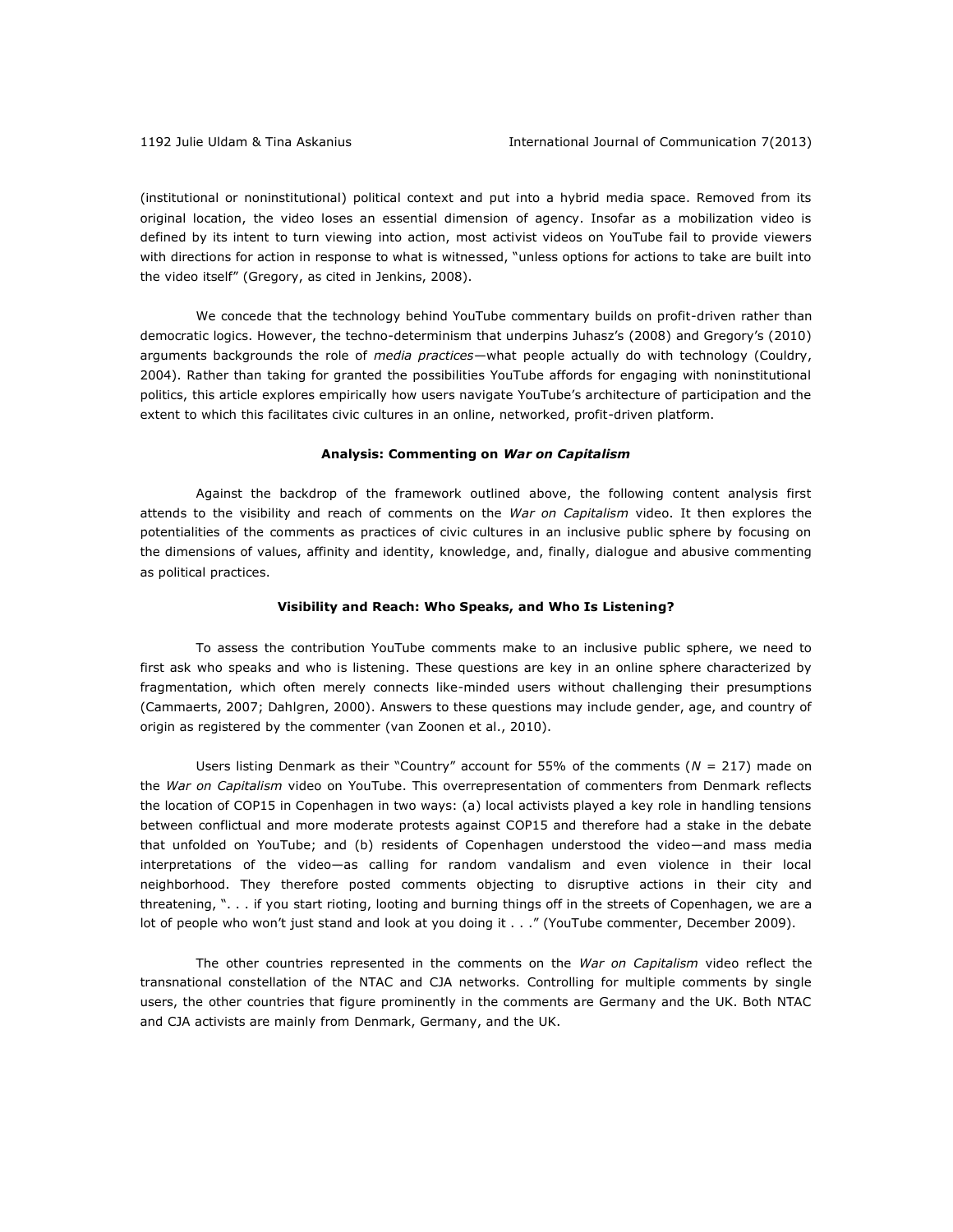Male were significantly overrepresented among the commenters. Many of the commenters who do not state a gender could very well be female, since female bloggers and vloggers tend to experience more flaming when they reveal their gender (Burgess & Green, 2008b). Whereas this does not imply that women are not active in the online video sphere, it does indicate that they are underrepresented in the YouTube discussions about NTAC's mobilization efforts. Despite the skewed representation of commenters in terms of gender and nationality, the comments on the *War on Capitalism* video do suggest that the debate reaches beyond NTAC affinity groups. The comments represent a debate between different groups engaging beyond a "cosy circle of likeminded sympathizers" and challenging presumptions held by differing movement factions and wider publics alike (Cammaerts, 2007, p. 220).

## **Values: The Anticapitalist Deadlock?**

Dahlgren (2005) argues that civic cultures must be anchored in democratic values. The pluralism that this framework of civic cultures hinges on echoes Mouffe's (2005) notion of radical democracy. From this perspective, democratic values entail political engagement that allows for conflict and disagreement. The comments on the *War on Capitalism* video are underpinned by values grounded in a wish for a democratic society. However, they vary crucially in their understanding of what a democratic society is and how it can be brought about, that is, whether capitalism can be the basis of a democratic society or is inherently undemocratic. Only 19% of the comments construe capitalism as an illegitimate enemy, while 76% (*N* = 297) take an agonistic approach, construing capitalism as an adversary to be influenced through protest rather than eliminated (Figure 1). Though activists at the anticapitalist end of the climate justice movement spectrum want ideally to end capitalism and introduce alternative ways of organizing society, not all radical activists see this aim as a reason to forgo influencing a policy process that, like COP15, represents the capitalist system. In this regard, the comments refute the opinion that the radical end of the climate justice movement spectrum is a homogeneous group of individuals who all unambiguously construe COP15 as an enemy rather than an adversary. This heterogeneity of radicalism is captured by two comments that both express a belief in direct action as a necessary mode of protest against capitalism:

normally i am absolutely for direct action . . . but please think about the people who travelled from all over the world just to protest. you will fuck their protest up . . . so think about what you are going to do. shut cop15 down! . . . (Commenter, December 2009)

But another radical activist takes a more antagonistic line:

nooo we are going to fuck them well up, show our anger that this cop15 is just bullshit. . . . FIGHT BACK. (Commenter, December 2009)

In contrast, the 57% (*N* = 223) of comments that articulate radical activists as an enemy do so on the basis of denunciation, construing radical activists as an enemy to be eliminated. The majority of these comments are abusive, often much more so than in the following example: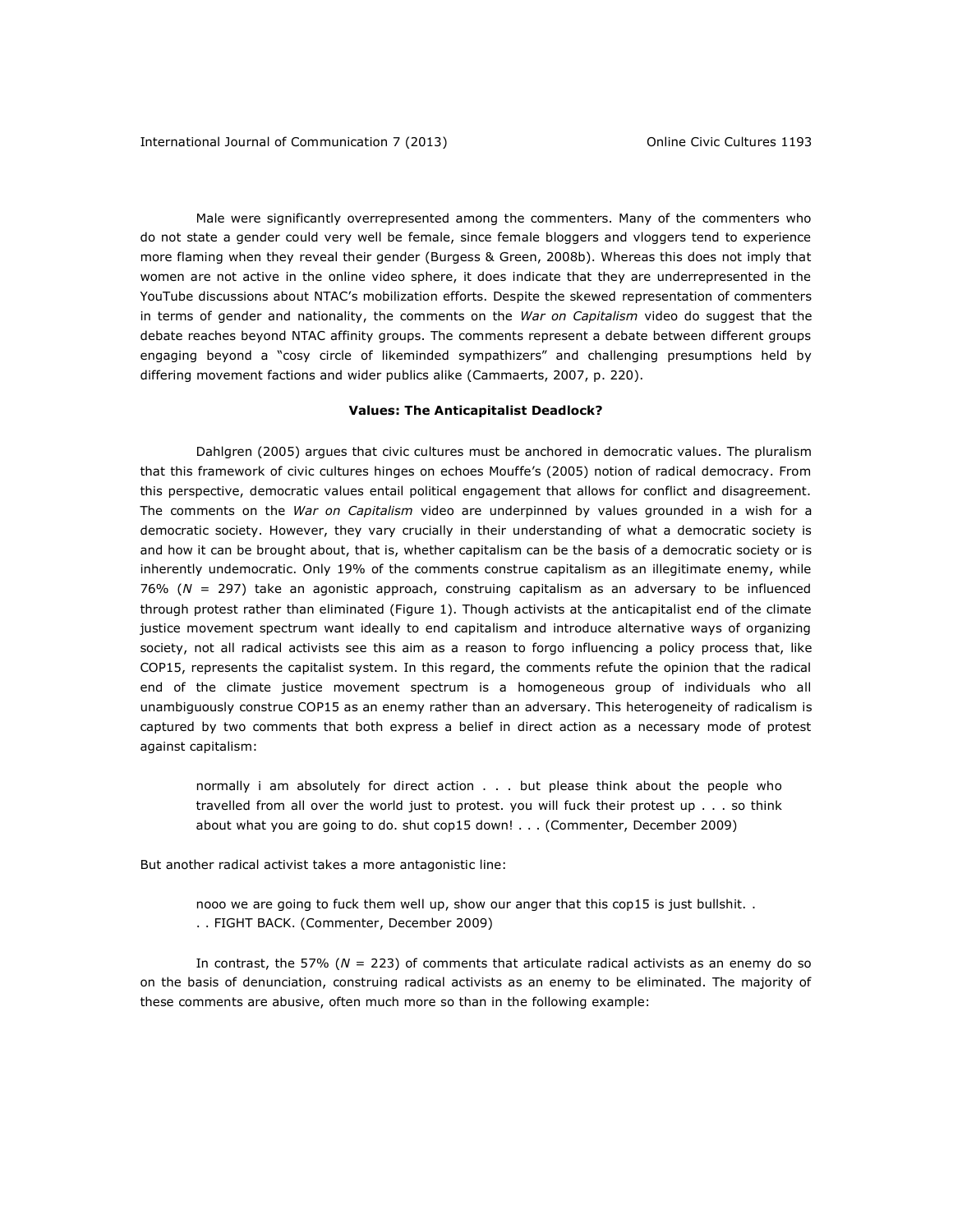Fuck why did this have to happen in my country? If you touch any property that is not ur own I will kill you.! (Commenter, November 2009)

Thus, commenters who articulate capitalism as the enemy express agonistic values of inclusion more often than do commenters who articulate radical activists as the enemy, with the latter opting oftener for abusive comments. However, some commenters who see radical activists as the enemy also engage in dialogue and attempt to explain their position:

How will burning down Copenhagen help the world? NTAC is a dying breed and your solution is to take the rest of the world with you in a sea of flames? Cut the crap and let the politicians do there [sic] work without meaningless violence and destruction (Commenter, November 2009).



*Figure 1: Agonistic values: The enemy as legitimate.*

The construction of COP15 as either an enemy or an adversary feeds into activists' preferred modes of action. Insofar as the enemy is perceived as undemocratic and thus illegitimate, protest requires disruptive actions; an orderly mass march calling for policy changes would be seen as legitimizing the enemy's position, that is, the non-inclusive process of the COP15. Disruptive actions, however, most often lead to activists' being portrayed and marginalized as violent mobs (McCurdy, 2011). This tension between disruptive modes of action and achievement of popular resonance feeds into intra-movement disagreements. In the case of COP15, anticapitalist protesters were divided in their preferred modes of action: on a radical–reformist spectrum, the main non-NGO organizer of protests, CJA, occupied a central position favoring civil disobedience and disruption of the conference, whereas NTAC placed itself at the radical end of the spectrum by calling for property damage. The comments reflect these differing perspectives on direct action, and the gray zones they comprise.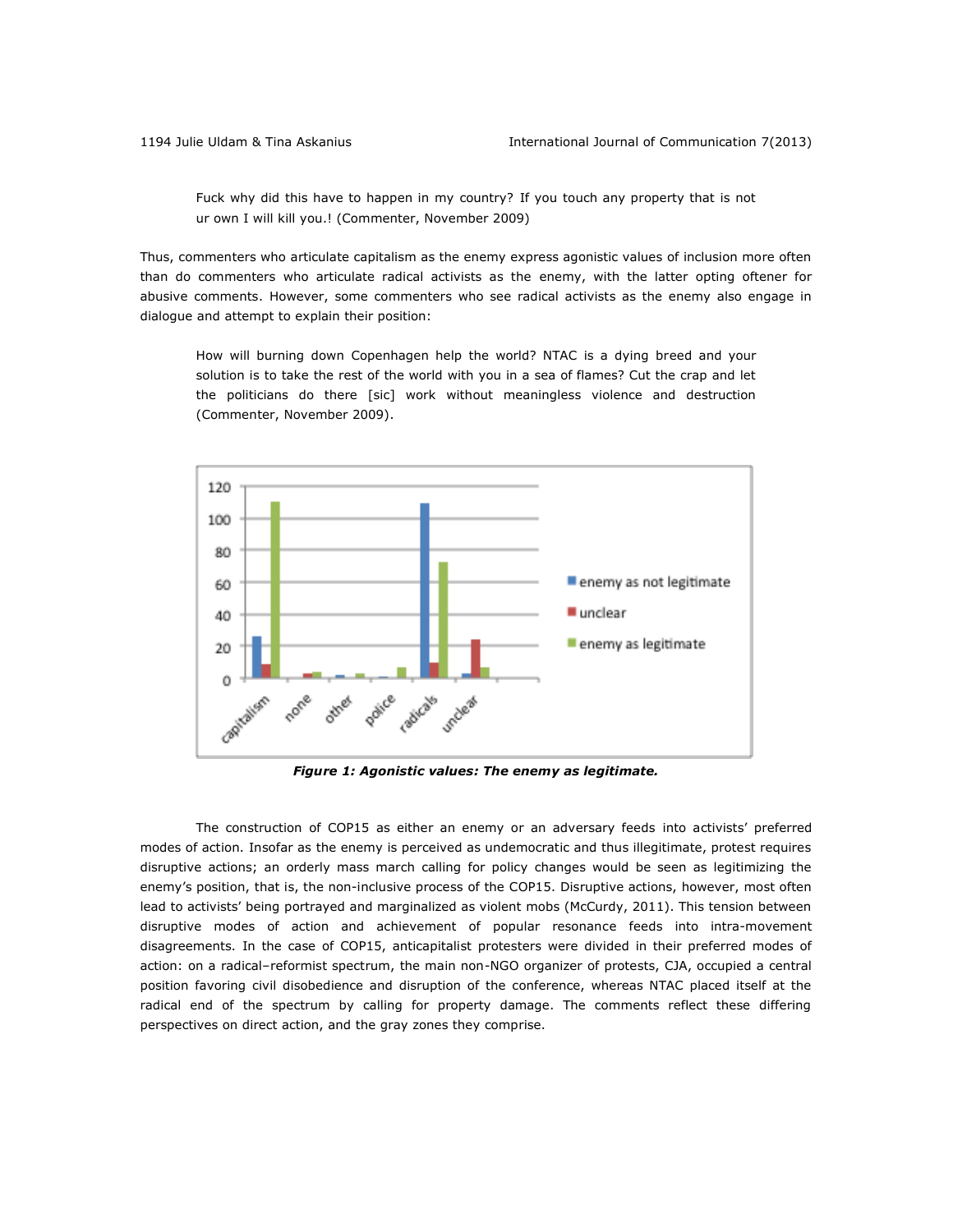

*Figure 2. Distribution of comments that construe capitalism as the enemy.*

Among the comments that construe capitalism as the opponent, only commenters who see COP15 as an illegitimate enemy favor basing protests against COP15 on a logic of damage (see Figure 2). This supports the correlation between denunciation of the enemy as illegitimate and a preference for actions driven by a logic of damage. However, reflecting the diversity of groups involved in the protests against COP15 and in the climate justice movement more generally, anticapitalist commenters who construe COP15 as a legitimate adversary are divided in their views on damage caused by direct action, with 36% (*N* = 141) prioritizing the importance of damage in protests and 28% (*N* = 109) arguing for civil disobedience without causing damage. These intra-movement frontiers are captured by the following comment:

Im a climate activist, and a supporter of the civil disobedient Climate Justice Action and I think this video was really stupid. Never Trust A Cop network is not the same as Climate Justice Action. Just so you guys know. (Commenter, November 2009)

Overall, comments on the video are anchored in democratic values. However, they vary in their understanding of how to extend possibilities for engagement in a democratic society. While some argue for the importance of allowing for conflict in order to contest the hegemony of capitalism, others stress the importance of eliminating conflict so as to gain resonance among wider publics. However, the tendency of some locals to focus on protection of their everyday spheres rather than engagement with a bigger political picture is grounded in self-interest rather than democratic values. In some cases, this perspective led to fierce retaliation from activist commenters; in others, it prompted activist commenters to try to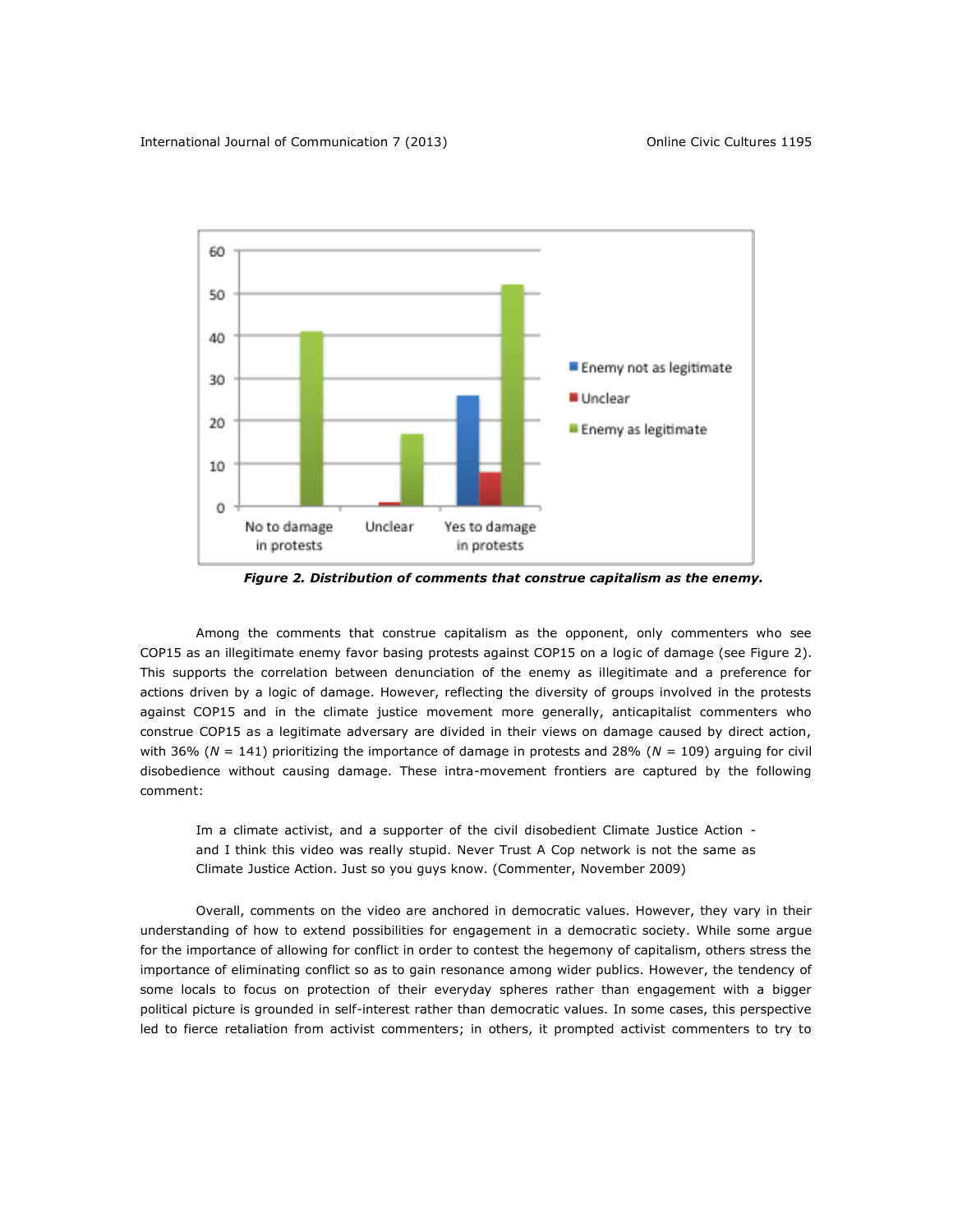explain their rationales. These dynamics of dialogue and flaming are discussed in the section on practices below.

#### **Affinity and Identities: Intra-movement Belongings**

A civic culture cannot thrive unless its members possess a sense of belonging (Dahlgren, 2005, 2009). The climate justice movement provides an overarching point of identification (Doherty, 2002), but different intra-movement constellations of affinities are at play as myriad networks and groups of varying permanence within the movement take different issues, and sometimes different modes of direct action, as their focus. These differences are central to affinities and identities in everyday activist practices. With the production and circulation of the *War on Capitalism* video, the NTAC network emerged out of CJA, the broad anticapitalist coalition that was mobilizing for COP15 demonstrations.

The NTAC network then assumed a radical, conflictual position within the protests, whereas CJA came to represent a more moderate position. Importantly, these positions on the COP15 protest spectrum related to modes of action, not political standpoints. Moreover, the formation of NTAC as a separate affinity group did not constitute a rupture, since CJA supported the new network's actions and some CJA members helped organize and participate in them. Nonetheless, it illustrates the importance of a sense of belonging among those with shared views on the underlying causes of climate change and the actions required to tackle them. The comments on the *War on Capitalism* video reflect the inter-network differences that connect issues of protest tactics to issues of belonging. However, they refer to differences in the approach to protest tactics, rather than to group affinities. In fact, 97% (*N* = 379) of the comments do not explicitly mention any affinities.

Only rarely do commenters state their affinity with groups. When they do, they often do so subtly, as does this commenter, who only implicitly acknowledges affiliation with NTAC:

War in Copenhagen War in Copenhagen. You know who we are, and you know our name. (Commenter, November 2009, our translation)

The absence of affinity references could suggest that commenters represent and identify with the broader climate justice movement and not just the networks mobilized for the COP15 protests. More significantly, it reveals activists' concerns about security. Generally, radical activists face state repression (Hintz & Milan, 2010). Following the circulation of the *War on Capitalism* video on YouTube, the Danish police announced that they were *initiating an investigation* of the activists behind the video (Askanius & Uldam, 2011). CJA activists faced harsh police repression, including unlawful mass arrests, searches of their homes, and pepper-sprayings of activists held in cages (Chatterton et al., in press). The severely repressive policing and juridical structures confronting activists made them cautious in their communicative practices, thus hindering expression of affinity in online spaces. Acutely aware that the social media were monitored by the police, activists saw them as appropriate only for disseminating nonsensitive information. The Danish authorities' intensive search for CJA and NTAC members, and the extreme monitoring of climate justice activists in general, curtailed activists' possibilities for openly organizing and debating acts of political contestation.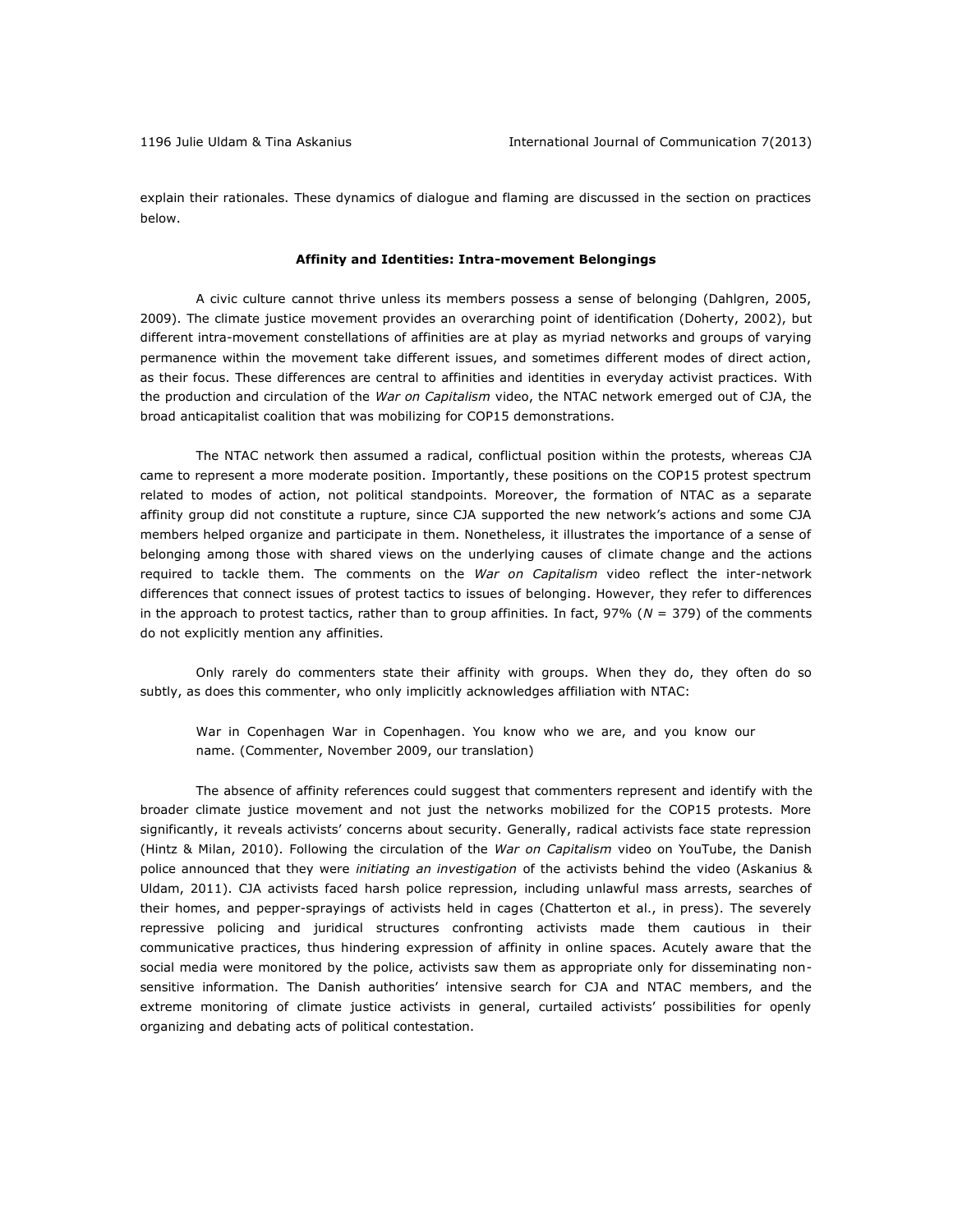#### **Knowledge: Media-savvy Reflections on Mass Media Logics**

Knowledge is another key prerequisite for the formation and flourishing of civic cultures. Some comments posted on the video demonstrate a reflexive understanding of mass media logics (McCurdy, 2011), as well as knowledge of the interplay between online and traditional mass media. Moving beyond knowledge understood in terms of media savviness or lay theories of mass media logics, comments on the video testify to a high level of background knowledge of the COP process and its historical trajectory as a target of protest politics.

Numerous comments cluster around the recurring theme of the traditional mass media's gatekeeper role in reporting and framing news of political activism for wider publics. Within this overarching debate on the role of the mainstream media in contentious politics, a thread of comments articulates activists' experiences of how getting the attention of mass media often requires spectacular events, and how violence is paramount for immediate attention. Reflecting perceptions of hierarchies of news values (favoring conflictual over peaceful protests) and a wish to directly impact the opponent by stopping the conference proceedings, one user comments:

Without the violence, media wouldn't care anyway, they can just go on with their daily business by writing their biased shit. (Commenter, November 2009)

Countering these arguments, others point out the unintended consequences of causing damage through direct action:

you are doing the capitalists a great favor if you take the focus from the cop15 meeting and give the media pictures of burning streets ! - and you get to fight the cops - not the politicians or the capitalists . . . so be smart. Think. We are fighting for the environment, not against the police. (Commenter, November 2009)

As previously discussed in the section on visibility and reach, mainly male commenters from Denmark dominate the conversations. Comments posted by individual citizens and disgruntled localsapparently drawn into the debate on climate change activism because the protests were scheduled to take place in their neighborhood—reflect how political knowledge is integrated and appropriated into a personal frame of reference. In this sense many comments, 25% (*N* = 98), echo a mundane, subjective knowledge used to make sense of politics. In this context, subjective knowledge can be understood as the particular types of personal knowledge and life stories with which people confront and understand politics (van Zoonen et al., 2007, p. 336). Reflecting the way in which an epistemology rooted in the subjectivity of everyday experience is used to make sense of politics, commenters complain about how the protests will affect their everyday lives as peaceful, law-abiding citizens. They often do so with reference to the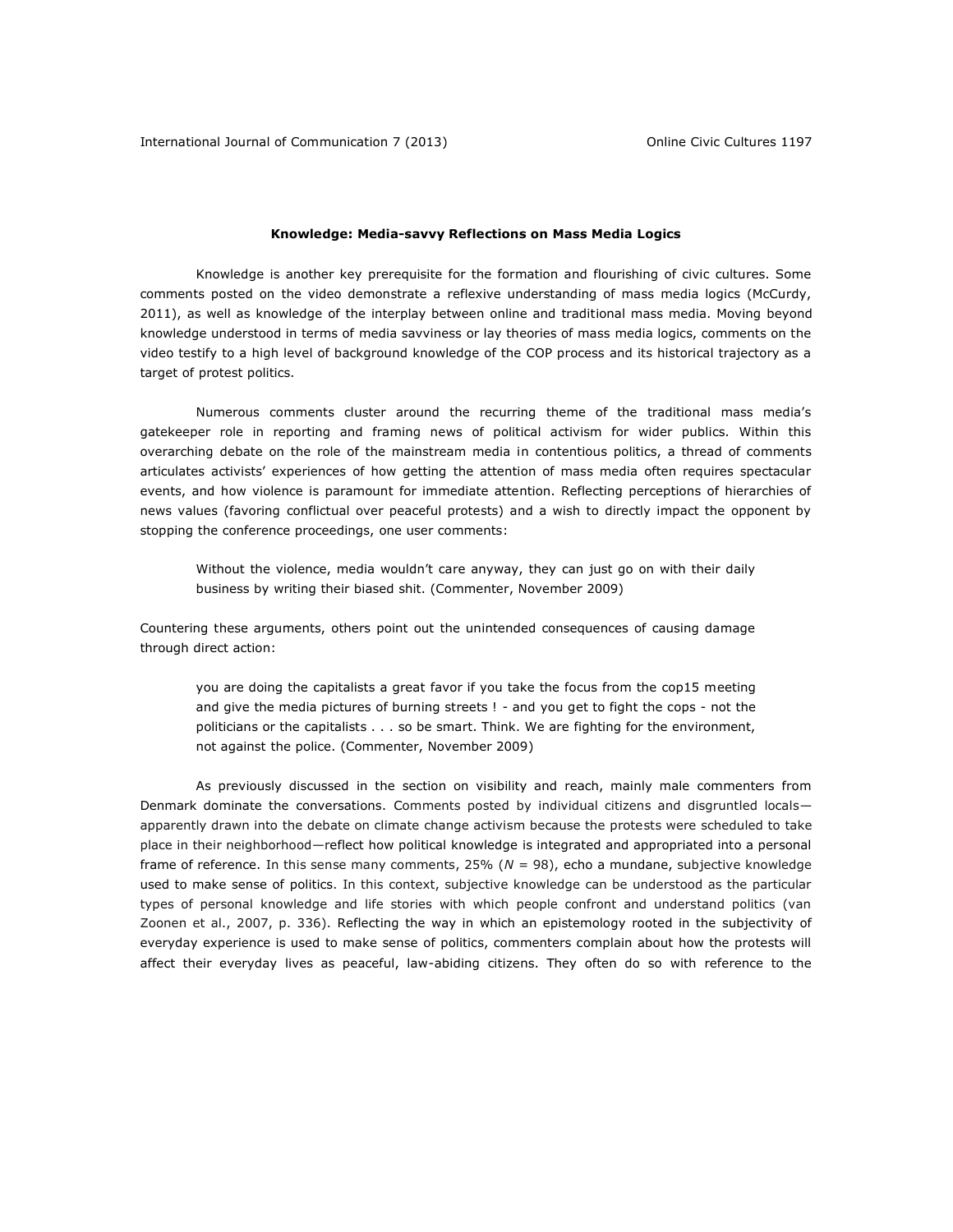$\overline{a}$ 

inconveniences experienced during the Youth House riots, $4$  which unfolded over a period of some three years, prior to the climate change protests. In contrast, others welcome protest activities but encourage activists to refrain from any form of violence or material damage to their city. These mundane perspectives highlight notions of achieved citizenship and the subjective experience of what it means to exercise informal modes of citizenship.

By the same token, YouTube participation cuts across different forms of political engagement, putting various actors on display as they engage in the politics of climate change. Activists who use YouTube as one among other platforms in their communication and organization repertoire (Segerberg & Bennett, 2011), and who debate with opponents and fellow adherents about uploaded content, exemplify one type of political engagement. Meanwhile, individual citizens who engage by reacting against or showing support for the climate protests in their city or country represent yet another entry point into the conversation and another way of performing citizenship. Thus the video triggered an important debate about a major protest event in the climate justice movement, and at the same time it rearticulated longstanding tensions between different civil society groups.

#### **Practices: Dialogue and Abusive Commenting**

To be sure, many challenges burden claims that online commenting translates into bottom-up participation and interaction between knowledgeable citizens. In debates on how YouTube might be seen to provide an infrastructure for participatory cultures, skeptical perspectives question how commenting could in any way reinvigorate the political conversation between citizens that is so often envisioned as the core of an inclusive public sphere (Dahlberg, 2001; Dahlgren, 2009). Doubts have also been raised regarding how YouTube could realize visions of an uncensored and accessible visual media connected to the goals and dreams of political movements (Juhasz, 2008). From this vantage point, scholars argue that although YouTube's corporate architecture of participation increases video makers' and activists' possibilities for visibility, it fails to take further steps to provide viewers with the larger political context and history that enable understanding of each video (Fenton & Barassi, 2011; Gregory 2010). From this perspective, YouTube essentially offers storage capacity, visibility, and access to video activists and engaged citizens, but it lacks a sense of history, community, or knowledge vis-à-vis viewers (Juhasz, 2008).

Most users leave only one or two comments on the video, posting short statements or exclamations such as "Morrons [sic]", "LOL," or "Fuck the system!" In total, only 24% of users left more than two comments on the video, and even when they did, their comments were not necessarily clearly motivated by a drive to achieve consensus, improve understanding, or merely listen to different viewpoints:

<sup>4</sup> As of 1982, the Youth House, a squatted social center in Copenhagen, functioned as a cultural and political hub for Copenhagen's Left. In 2007, following the eviction of occupants and destruction of the Youth House, thousands of protesters took to the streets, building barricades, setting cars on fire, and throwing cobblestones at the police (Karpantschof & Mikkelsen 2008).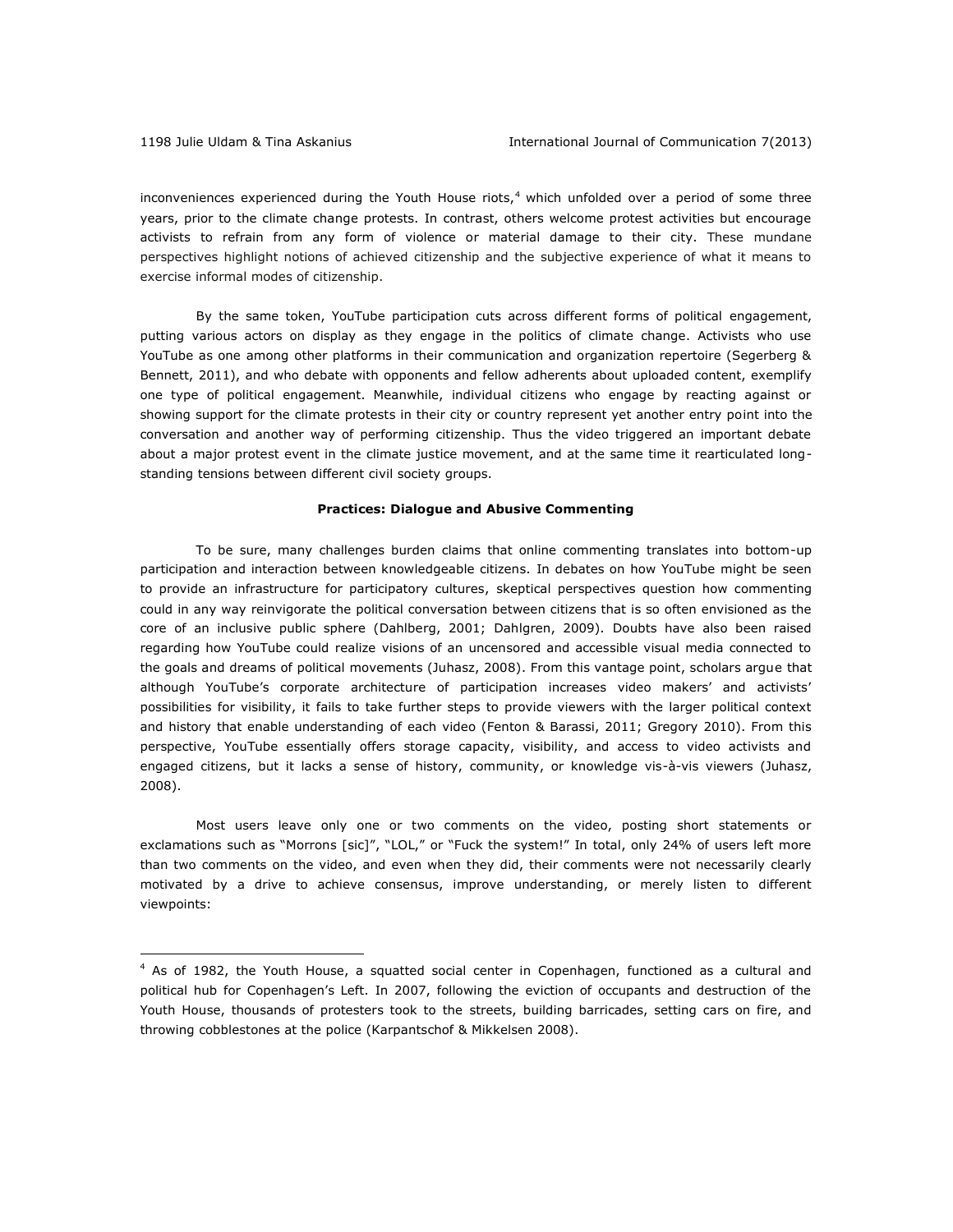I really don't care what you think about the movement, you obviously don't have any hope for the future. I apologize for caring about people and the health of our planet enough to actually believe that acting against the wrongdoers is the right thing to do. Fuck you. (Commenter, December 2009)

This comment illustrates how a wish to silence or provoke others can sometimes eclipse attempts to engage in a political discussion. Some comments are merely declarations of political standpoints, left by actors seemingly uninterested in whether or how the statement is received. These examples demonstrate the kind of debate climate that renders comments "talk without consequence" (van Zoonen, 2007, p. 251).

While the analysis shows that people generally leave just one comment, which usually is short, our analysis does single out examples of actors engaging in long, often complex discussions on the politics of climate change. By dividing their comments into several postings, they actively bypass YouTube's space limitations and enable themselves to engage in lengthy discussions of politics, neoliberal governance, or Marxist ideologies. Reflecting openness and attempts to engage in dialogue, some actors indulge in passionate and elaborate discussion, just as some threads capture the responsiveness so often missing from online political talk (Papacharissi, 2004). This is done by, for example, opening a sentence with a recognition of the previous comment before laying out a counterargument, or urging people to elaborate on their thoughts:

I think you raise a GOOD question. Burning cars won't help, organised protests bring changes, I think. Forcing the government to hear what the population has to say in open debate might be a way. Why not invite the leaders in those protests. . . . Every protest should have an immediate answer, everytime. What do you think? (Commenter, December 2009)

Thus, Juhasz's (2008) argument that a technological structure built on isolated comments will breed a shallow and generally conventionalizing debate culture is only partly true of the conversations taking place on YouTube. Approximately 30% (*N* = 118) of the comments are isolated (and often abusive) utterances such as "fuck capitalism" or "I hope you fucking die! I hope the police shoot you like dogs!" From the perspective of practices of civic cultures, the considerable proportion of short, offensive posts diminishes the democratic potential of the comments on *War on Capitalism*. However, the rest of the comments either directly respond to a comment or discussion thread or engage with the debate more generally by asking questions or arguing a viewpoint. Also, in hostile exchanges there do emerge interactions in which some actors seem to strive for reciprocity and dialogue. Although the discussions rarely take on the ideal form of Habermasian deliberation, one should not dismiss the value of these modes of political discourse, but rather acknowledge that even hostile comments can lead to reciprocity

Recurring reports of hostile and often racist or sexist behavior online have rendered some scholars skeptical of the potential of online debate for political engagement (for empirical examples see, e.g., Lange, 2007; van Zoonen, 2007). Lange (2007) argues that the communicative practices of "haters" have become normalized on YouTube (p. 70). Her ethnographic studies show that users regard hating,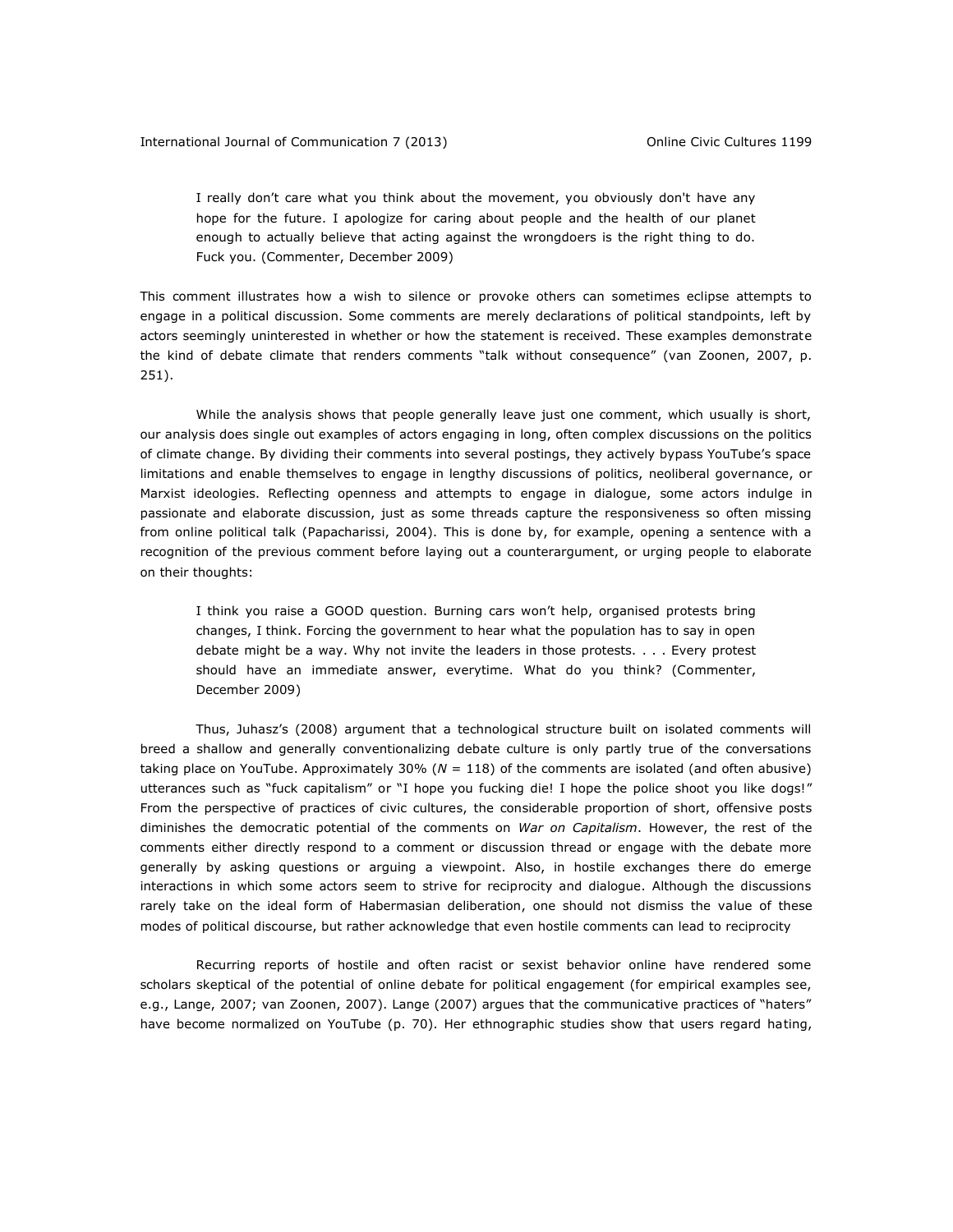defined as the practice of posting excessively negative and hostile comments, as a major problem for the community, and that mean-spirited comments are seen as degrading the quality of YouTube participation.

Hate speech is a recurring feature in the comments on the *War on Capitalism* video. Out of the total number of comments, 20% (*N* = 78) were coded as abusive. Although users have marked only a few comments as "spam," many commenters took time to comment on the tone of the debate, accusing others of threatening the democratic tenor of the conversation. This suggests that social control and the policing of values of democratic speech are widespread among users on the platform (Lange, 2007). Echoing the findings in the section above on values, it indicates that most commenters have an interest in turning antagonism into agonism, that is, respecting the viewpoints of opponents and engaging with them, even when they are hostile.

#### **Conclusions**

This article has explored the potential of YouTube's architecture of participation to provide a communicative space for the dialogue that is prerequisite for citizens' engagement in politics. Our analysis revealed an online political discourse generally characterized by passionate engagement with the issues raised by the COP15 UN climate conference. However, it also problematized certain conditions under which public expression operates on YouTube. YouTube's potential for fostering civic cultures is significantly impeded by security issues. Notably, climate justice activists are aware that use of online spaces for organization and debate can pose threats to their safety. This curtails possibilities for the expression of radical political affinities on a platform such as YouTube. In addition to these conditions, the commenting practices on YouTube further impede the emergence of civic cultures because comments frequently are characterized by hostility and do not invite dialogue.

Nonetheless, by providing a space for discussions on the politics of climate change, the debates on YouTube did extend the discursive opportunities opened up by the COP15 climate conference in 2009, facilitating debate between otherwise disparate publics. The video triggered reactions to various issues ranging from police repression to the legitimacy of using damage as a symbolic resource for political expression. The discursive zone that emerged around the video brought out and re-invoked two longstanding tensions and discussions between different publics: (1) conflicts between activists based in Copenhagen and "ordinary" citizens, and (2) intra-movement disagreements between radical and reformist factions of the environmental movement. This illustrated how going beyond alternative media in attempts to reach wider publics may result in conflictual debate. Dahlgren's (2000) notion of civic cultures provided a useful framework for analyzing some of these discursive interactions and tensions. Complementing this framework with Mouffe's (2005) distinction between antagonism and agonism enabled us to capture the specifics of the dimensions of values and practices that were difficult to pin down, given the civic cultures framework's high level of abstraction. Together with van Zoonen et al.'s (2010) analysis of YouTube video responses, this combination of the notions of civic cultures and agonism helped us propose an analytical framework for analyzing YouTube comments. This article thus offers an analytical framework that can serve as a starting point for empirical studies of YouTube commenting in relation to politics and political engagement.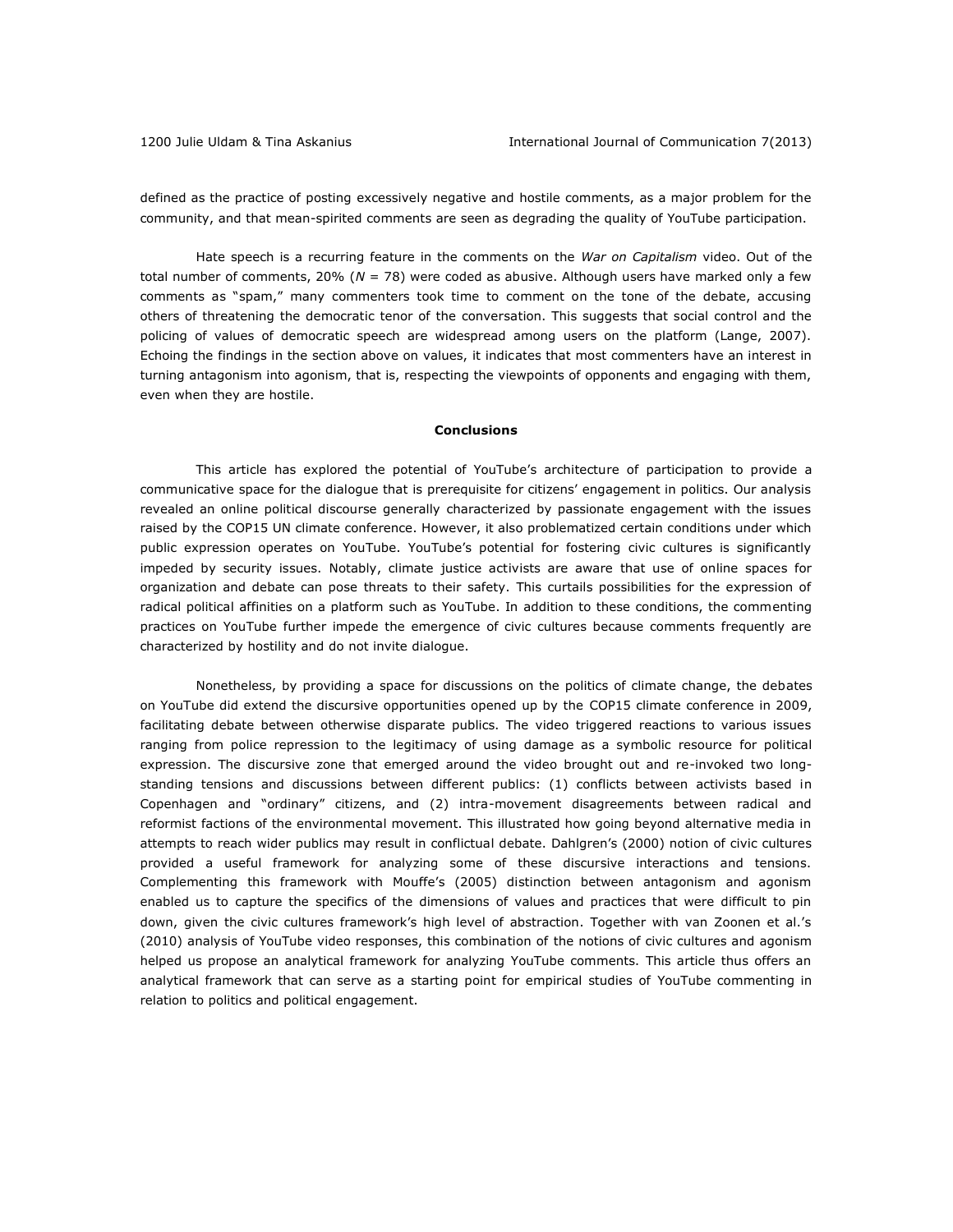#### **References**

- Antony, M. G., & Thomas, R. (2010). "This is citizen journalism at its finest": YouTube and the public sphere in the Oscar Grant shooting incident. *New Media & Society, 12*(8), 1280–1296.
- Askanius, T., & Uldam, J. (2011). Using corporate media for radical politics: COP15 activism and the case of 'Never Trust a Cop' on YouTube. *Journal of electronic governance*, *4*(1–2), 69–84.
- Atton, C. (2003). *Alternative media.* London: SAGE Publications.
- Baines, J. (2012) Experiments in Democratic Participation: feminist printshop collectives. *Cultural Policy, Criticism and Management Research, 6*, 29–51.
- Boykoff, M. (2011). *Who speaks for climate? Making sense of media reporting on climate change*. Cambridge, UK: Cambridge University Press.
- Brundidge, J. (2010). Toward a theory of citizen interface with political discussion and news in the contemporary public sphere. *International Journal of Communication, 4*, 1056–1078.
- Burgess, J., & Green, J. (2008a). *YouTube: Online video and participatory culture.* Cambridge, UK: Polity Press.
- Burgess, J., & Green, J. (2008b, October). Agency and controversy in the YouTube community*.* Paper presented at *Proceedings of IR 9.0: Rethinking communities, rethinking place - Association of Internet Researchers (AoIR) conference*. Copenhagen, Denmark: IT University of Copenhagen.
- Cammaerts, B. (2007). Media and communication strategies of glocalised activists: Beyond media-centric thinking. In B. Cammaerts, & N. Carpentier (Eds.), *Reclaiming the media: Communication rights and expanding democratic media roles* (pp. 265–288). Bristol: Intellect.
- Carlson, T., & Strandberg, K. (2008). Riding the Web 2.0 wave: Candidates on YouTube in the 2007 Finnish national elections. *Journal of Information Technology & Politics*, *5*(2), 159–174.
- Carpentier, N. (2011). *Media and participation: A site of ideological-democratic struggle.* Bristol: Imtellect.
- Carpentier, N., & Cammaerts, B. (Eds.). (2006). *Reclaiming the media: Communication rights and democratic media roles.* Edinburgh: Intellect.
- Castells, M. (2001). *The Internet galaxy: Reflections on the Internet, business and society*. Oxford, UK: Oxford University Press.
- Chatterton, P., Featherstone, D., & Routledge, P. (2012). Articulating climate justice in Copenhagen: Antagonism, the commons and solidarity. *Antipode, 45*(3), 602-620*.*

Couldry, N. (2004). Theorising media as practice. *Social Semiotics, 14*(2), 115–132.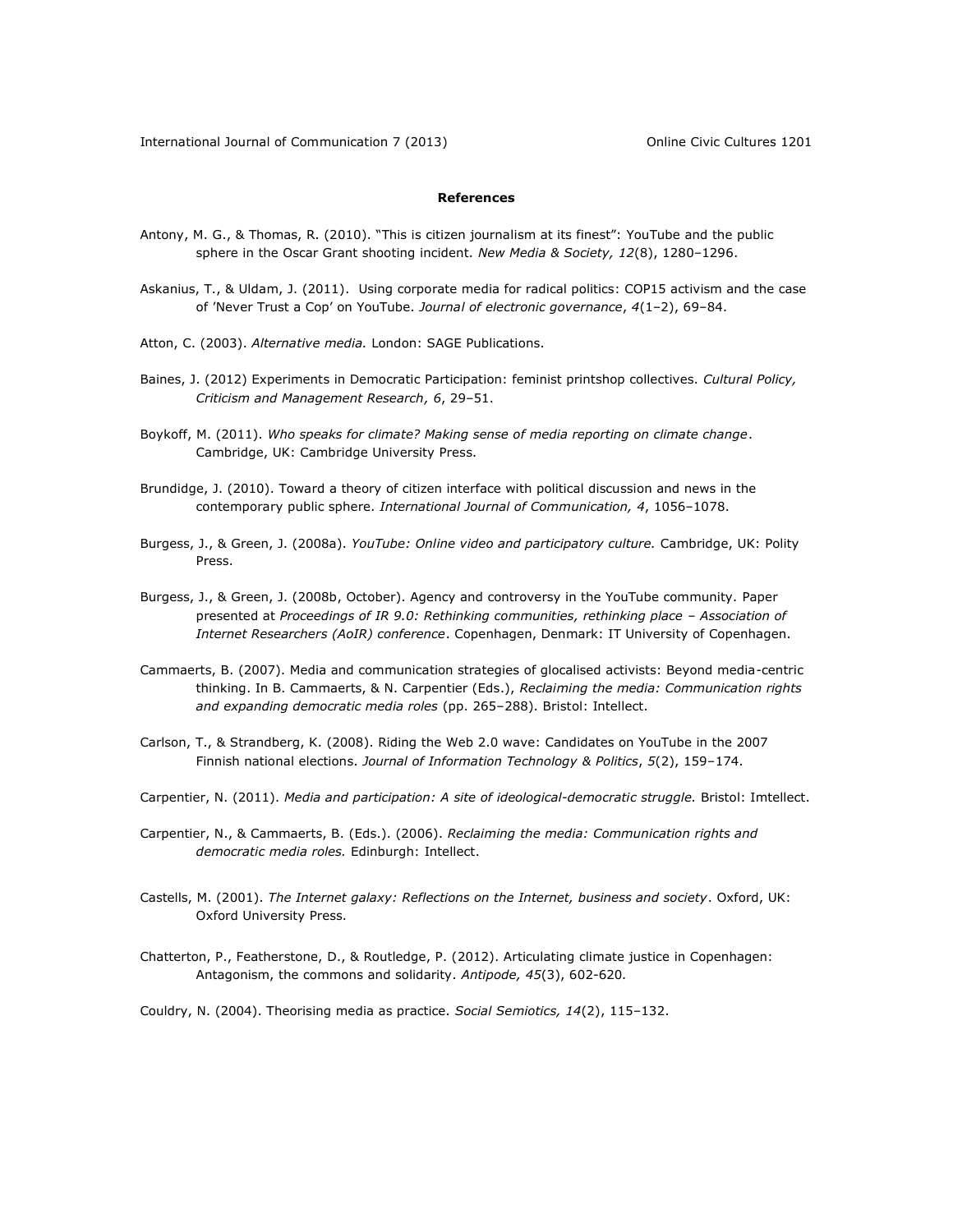- Couldry, N. (2010). *Why voice matters: Culture and politics after neoliberalism*. London: SAGE Publications.
- Dahlberg, L. (2001). The Internet and democratic discourse: Exploring the prospects of online deliberative forums extending the public sphere. *Information, Communication & Society, 4*(4), 615–633.
- Dahlgren, P. (2000). The Internet and the democratization of civic culture. *Political Communication*, *17*(4), 335–340.
- Dahlgren, P. (2005). The Internet, public spheres, and political communication: Dispersion and deliberation. *Political Communication*, *22*(2), 147–162.
- Dahlgren, P. (2007). Civic identity and net activisim: The frame of radical democracy. In L. Dahlberg & E. Siapera (Eds.), *Radical democracy and the Internet: Interrogating theory and practice* (pp. 55– 72). Houndmills: Palgrave Macmillan.
- Dahlgren, P. (2009). *Media and political engagement.* Cambridge, UK: Cambridge University Press.
- Dahlgren, P., & Olsson, T. (2007). From public spheres to civic cultures: Young citizens' Internet use. In R. Butch (Ed.), *Media and public sphere* (pp. 198–211). Basingstoke, UK: Palgrave Macmillan.
- Doherty, B. (2002). *Ideas and action in the Green Movement.* London, UK: Routledge.
- Doyle, J. (2007). Picturing the clima(c)tic: Greenpeace and the representational politics of climate change communication (1994–present). *Science as Culture*, *16*(2), 129–150.
- Downing, J. (2001). *Radical media: Rebellious communication and social movements.* Thousand Oaks, CA: SAGE Publications.
- Downey, J., & Fenton, N. (2003). New media, counter publicity and the public sphere. *New Media & Society*, *5*(2), 185–202.
- El-Nawawy, M., & Khamis, S. (2012). Political activism 2.0: Comparing the role of social media in Egypt's "Facebook Revolution" and Iran's "Twitter Uprisings." *CyberOrient*, *6*(1). Retrieved from <http://www.cyberorient.net/article.do?articleId=7439>
- Fenton, N. (2008). Mediating solidarity. *Global Media and Communication, 4*(1), 37–57.
- Fenton, N., & Barassi, V. (2011). Alternative media and social networking sites: The politics of individuation and political participation. *The Communication Review*, *14*(3), 179–196.
- Freelon, D. (2010). Analyzing online political discussion using three models of democratic communication*. New Media & Society, 12*(7), 1172–1192.
- Giddens, A. (2009). *The politics of climate change.* Cambridge, UK: Polity Press.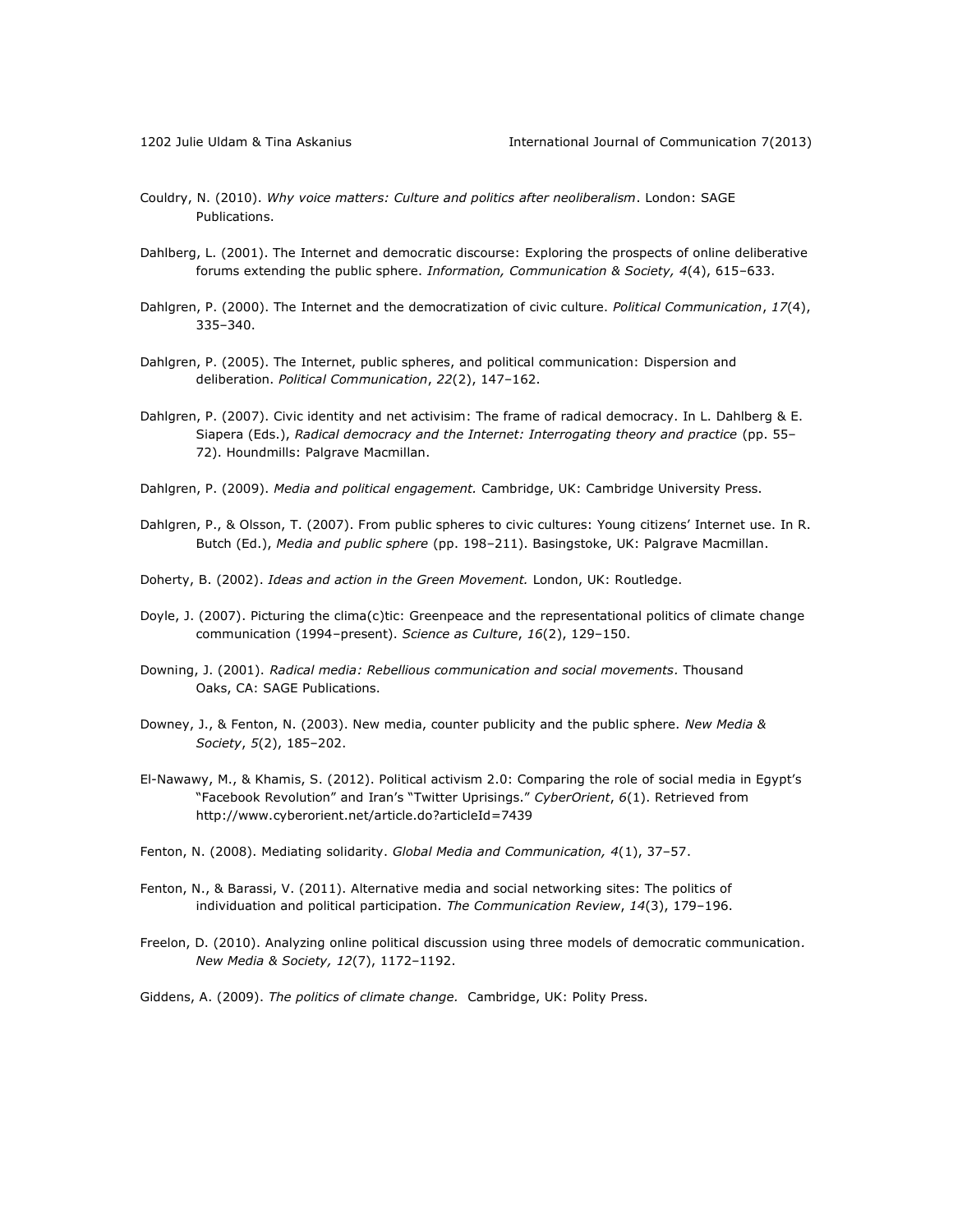- Gregory, S. (2010). Cameras everywhere: Ubiquitous video documentation of human rights, new forms of video activism, and consideration of safety, security dignity and consent*. Journal of Human Rights Practice*, *2*(2), 191–207.
- Habermas, J. (1989). *The structural transformation of the public sphere* [Strukturwandel der Öffentlicheit], Cambridge, MA: MIT Press. (Original work published 1962)
- Habermas, J. (2006). *Time of transitions*. Cambridge, UK: Polity Press.
- Hänska-Ahy, M., & Shapour, R. (2012). Who's reporting the protests? Convergence practices of citizen journalists and two BBC World Service newsrooms, from Iran's election protests to the Arab uprisings. *Journalism Studies*, *13*(1), 1–17.
- Hauser, G. (1999). *Vernacular voices: The rhetoric of publics and public spheres*. Columbia: University of South Carolina Press.
- Heidiger, V. (2008). YouTube and the aesthetics of political accountability. In P. Snickars & P. Vonderau (Eds.), *The YouTube reader* (pp. 252–265). Stockholm: National Library of Sweden.
- Hintz, A., & Milan, S. (2010). Researching grass-roots activism. *International Journal of Communication, 4*, 837–844.
- Isin, E., & Nielsen, G. (Eds.). (2008). *Acts of citizenship.* London, UK: Zed Books.
- Jenkins, H. (2008, March 31). From Rodney King to Burma: An interview with Witness's Sam Gregory [blog post]. Retrieved from [henryjenkins.org/2008/03/from\\_rodney\\_king\\_to\\_burma\\_an\\_i.html](http://henryjenkins.org/2008/03/from_rodney_king_to_burma_an_i.html)
- Juhasz, A. (2008). Documentary on YouTube: The failure of the direct cinema of the slogan. In T. Austin & W. de Jong (Eds.), *Rethinking documentary: New perspectives, new practices* (pp. 299–312). Maidenhead, UK: Open University Press.
- Juris, J. (2008). Performing politics: Image, embodiment, and affective solidarity during anti-corporate globalization protests. *Ethnography*, *9*(1), 61–97.
- Karpantschof, R., & Mikkelsen, F. (2008). Vold, politik og demokrati i Danmark efter 2. Verdenskrig [Violence, politics and democracy in Denmark after World War II. Workers History: Journal of history, culture and politics]. *Arbejderhistorie: Tidsskrift for historie, kultur og politik, 4*(1), 56– 95.
- Kavada, A. (2009, September). *Engagement, bonding and identity across multiple platforms: Avaaz on Facebook, YouTube and MySpace*. Paper presented at ECPR General Conference, Potsdam, Germany.
- Kunelius, R., & Eide, E. (2012). Moment of hope, mode of realism: On the dynamics of a transnational journalistic field during UN climate change summits. *International Journal of Communication 6*, 266–285.